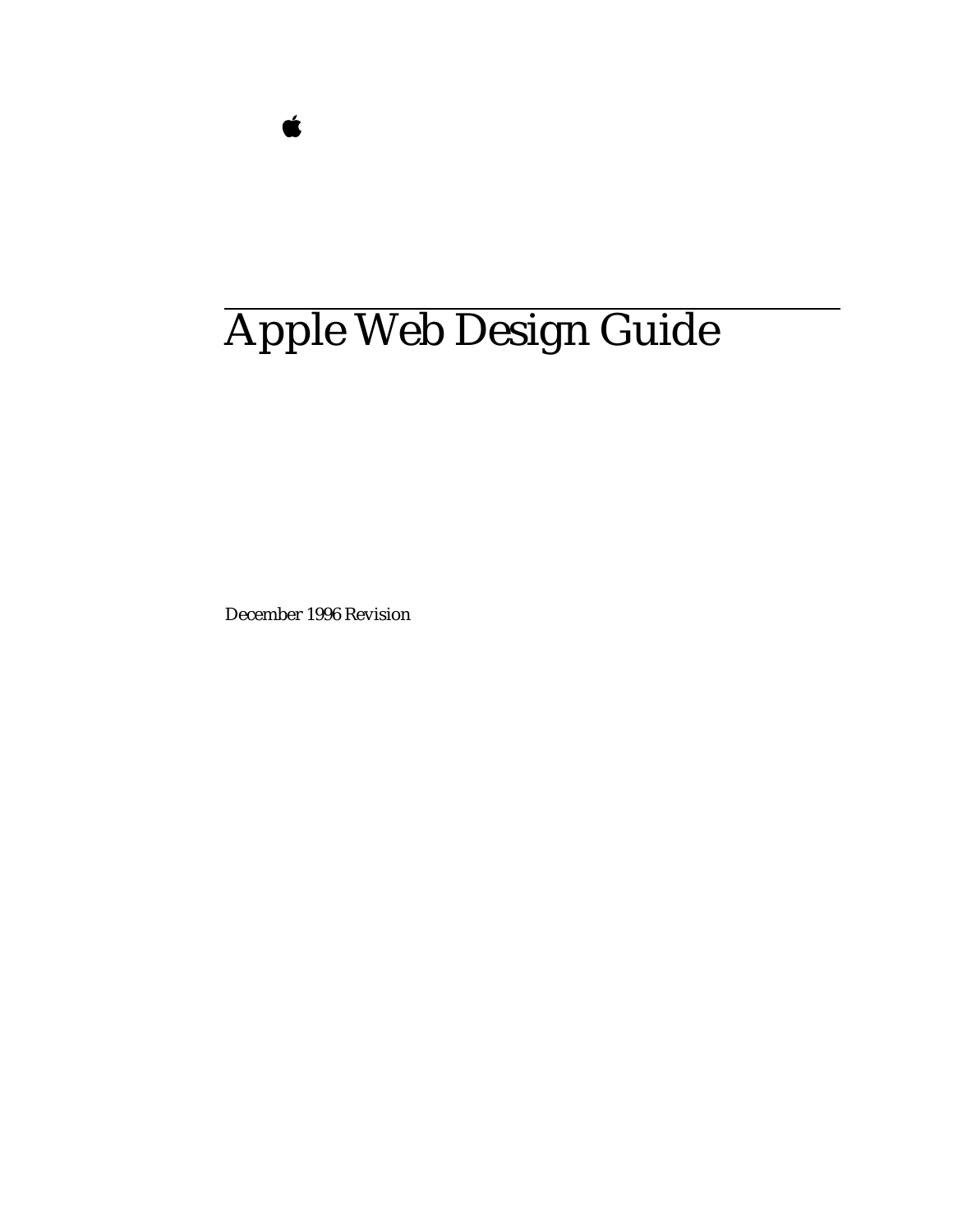#### Apple Computer, Inc

©1995-1996 Apple Computer, Inc. All rights reserved.

No part of this publication may be reproduced, stored in a retrieval system, or transmitted, in any form or by any means, mechanical, electronic, photocopying, recording, or otherwise, without prior written permission of Apple Computer, Inc., except to make a backup copy of any documentation provided on CD-ROM.

The Apple logo is a trademark of Apple Computer, Inc Use of the "keyboard" Apple logo (Option-Shift-K) for commercial purposes without the prior written consent of Apple may constitute trademark infringement and unfair competition in violation of federal and state laws.

No licenses, express or implied, are granted with respect to any of the technology described in this book. Apple retains all intellectual property rights associated with the technology described in this book. This book is intended to assist application developers to develop applications only for Apple-labeled or Apple-licensed computers.

Every effort has been made to ensure that the information in this manual is accurate. Apple is not responsible for typographical errors.

Apple Computer, Inc. 1 Infinite Loop Cupertino, CA 95014 408-996-1010

Apple, the Apple logo, Espy, and Macintosh are trademarks of Apple Computer, Inc, registered in the United States and other countries. Chicago, Finder, and Geneva, and Mac are trademarks of Apple Computer, Inc

Adobe and Acrobat are trademarks of Adobe Systems Incorporated or its subsidiaries and may be registered in certain jurisdictions.

Helvetica and Palatino are registered trademarks of Linotype Company.

Simultaneously published in the United States and Canada. Even though Apple has reviewed this manual, APPLE MAKES NO WARRANTY OR REPRESENTATION, EITHER EXPRESS OR IMPLIED, WITH RESPECT TO THIS MANUAL, ITS QUALITY, ACCURACY, MERCHANTABILITY, OR FITNESS FOR A PARTICULAR PURPOSE. AS A RESULT, THIS MANUAL IS SOLD "AS IS" AND YOU, THE PURCHASER, ARE ASSUMING THE ENTIRE RISK AS TO ITS QUALITY AND ACCURACY.

IN NO EVENT WILL APPLE BE LIABLE FOR DIRECT, INDIRECT, SPECIAL, INCIDENTAL, OR CONSEQUENTIAL DAMAGES RESULTING FROM ANY DEFECT OR INACCURACY IN THIS MANUAL, even if advised of the possibility of such damages.

THE WARRANTY AND REMEDIES SET FORTH ABOVE ARE EXCLUSIVE AND IN LIEU OF ALL OTHERS, ORAL OR WRITTEN, EXPRESS OR IMPLIED. No Apple dealer, agent, or employee is authorized to make any modification, extension, or addition to this warranty.

Some states do not allow the exclusion or limitation of implied warranties or liability for incidental or consequential damages, so the above limitation or exclusion may not apply to you. This warranty gives you specific legal rights, and you may also have other rights which vary from state to state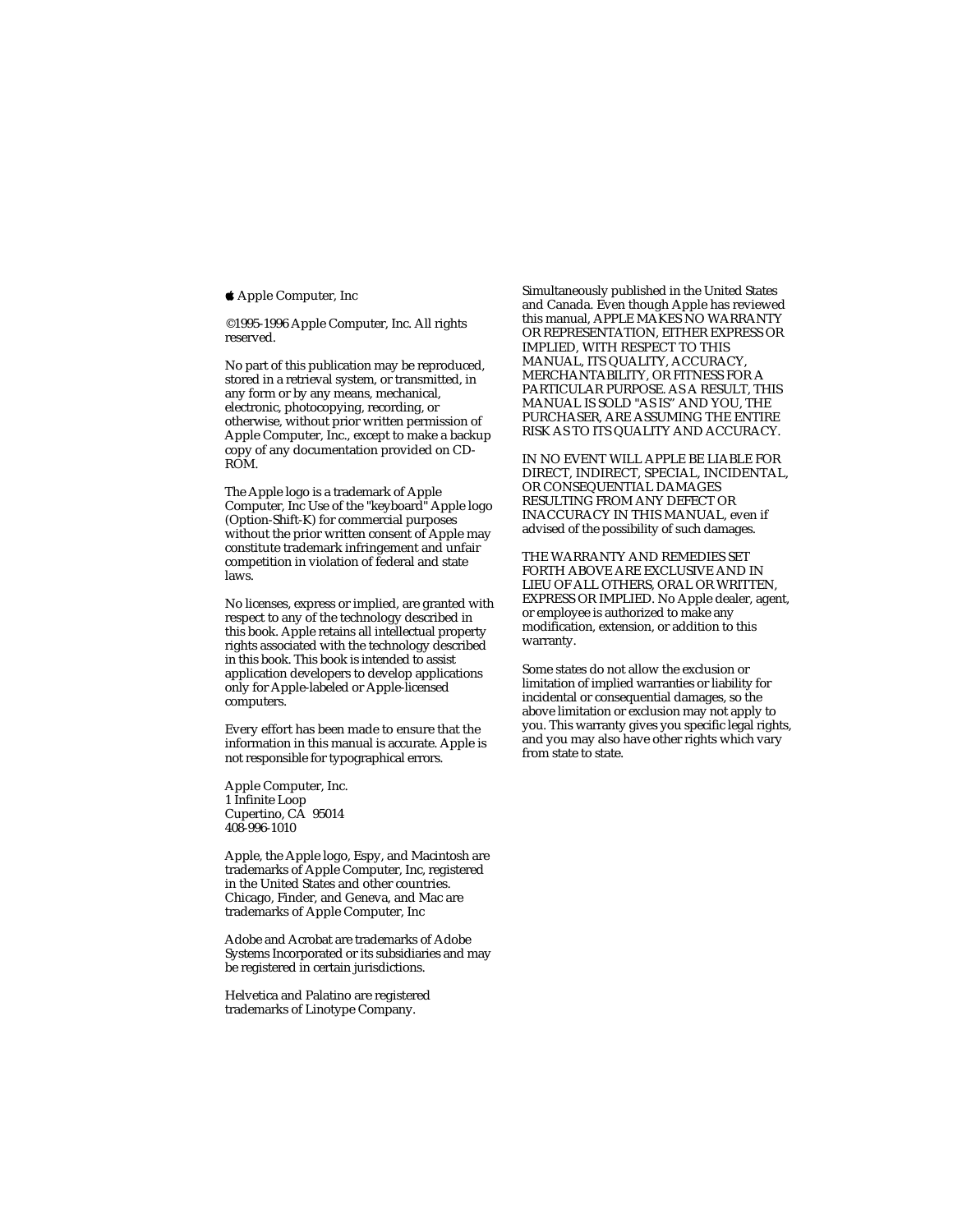### Contents

[Introduction 7](#page-6-0) [Plan Your Site 8](#page-7-0) Have an Objective Develop Content Before Design Add Value [Provide The Basics 9](#page-7-0) Provide Author or Contact Person Information Identify With your Corporation or Institution List your URL Let People Know How Current the Site Is [Communicate Effectively 11](#page-8-0) Keep Pages Short Use Formatting Wisely Summarize Information Use Specific Link References Define a Language Style (or Use an Existing Style) Use Familiar Technology Label Human Interface Elements Clearly Use Book Title Capitalization for Human Interface Elements Use Useful and Clear Error Messages [Help Users Find Their Way 14](#page-10-0) Take Advantage of Keywords Provide a Directory of Your Site Show Users Where There Are Minimize the Need to Scroll and Resize Use Descriptive Titles Choose the Appropriate Depth Versus Breadth for Your Site Use Appropriate Navigation buttons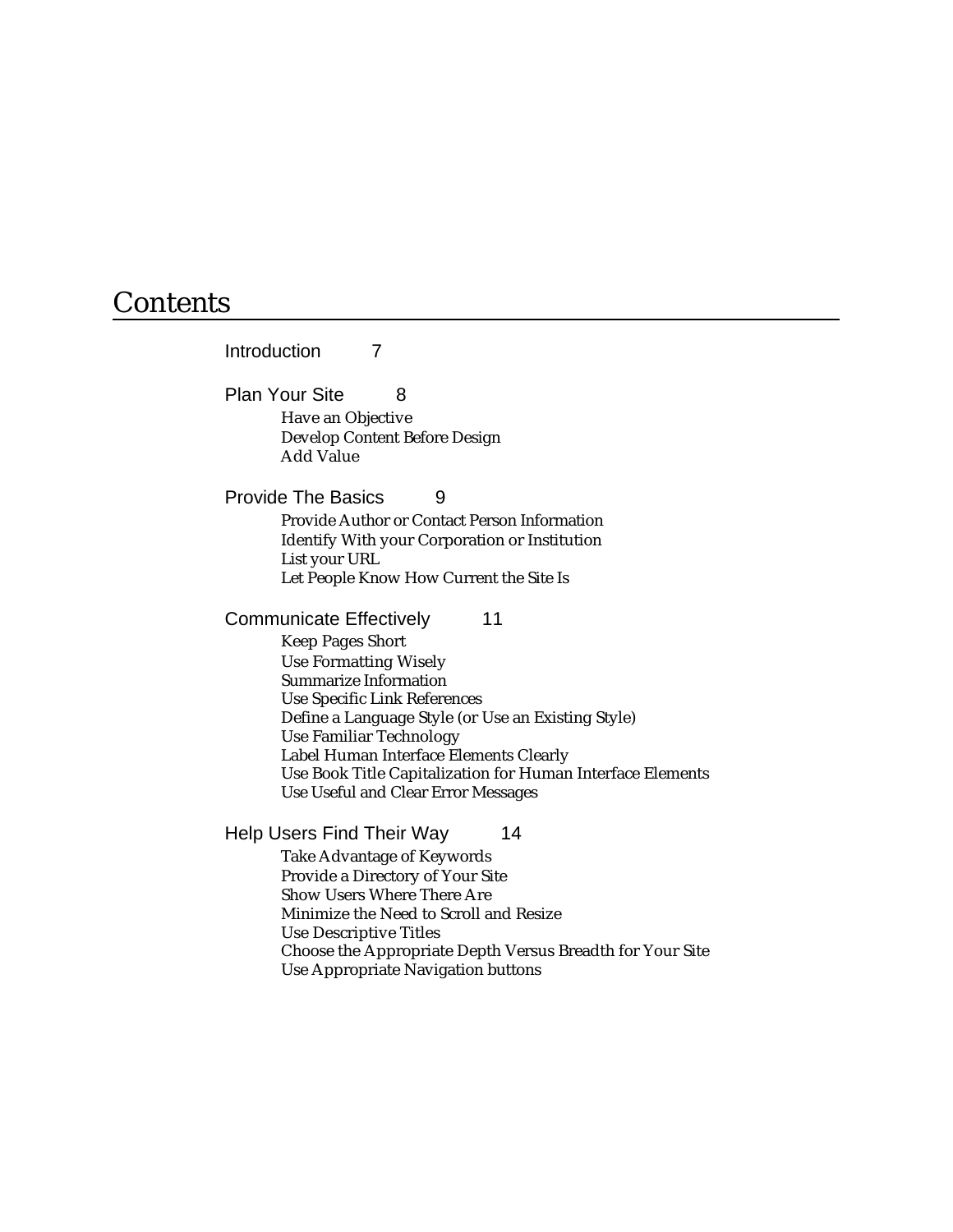Help Users Find Their Way (continued)

Avoid Dead Ends Include Internal Links on Long Pages Include Links to the Key Locations in Your Web Site Duplicate Navigational Items at the Bottom of Your Pages Be Consistent in the Placement of Navigation Links Use Cross References Provide a Search Mechanism

#### [Design for Efficiency 18](#page-17-0)

Don't Bury Information Minimize File Size Use Small Images Use Thumbnail Graphics Repeat Images Where Possible Specify the Width and Height for Graphics Use Interlaced Images Know the Difference Between GIF and JPEG

#### [Accommodate Differences 21](#page-20-0)

Provide Alternate Text for Images Provide Files in Cross-Platform Format Let Users Decide

#### [Make it Look Nice 22](#page-21-0)

Use Appropriate Formatting Assume a Screen Size of 640 pixels x 480 pixels Design for Different Page Orientations Don't Capriciously Change Link Appearances Use Caps/Lower Case or Initial Cap Style for Headings Use Empty (White) Space Liberally Establish a Layout Grid for Your Site Use a Consistent Visual Design Language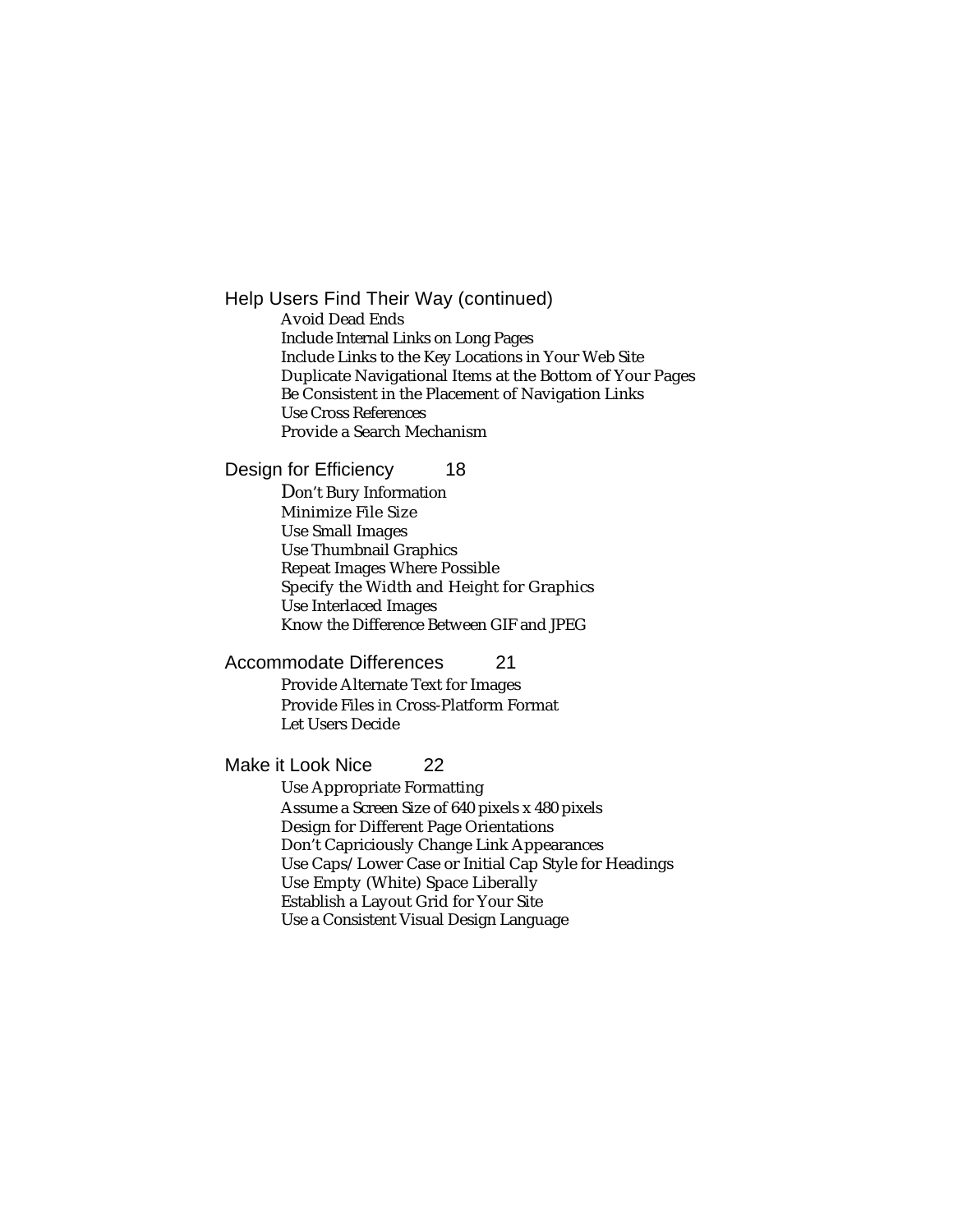[Encourage Dialog 25](#page-24-0)

Provide Ways for People to Interact With Each Other Provide Ways for People to Interact With Well-Known People Provide an E-mail Contact Provide a Way for People to Request Specific Information Make the Interaction Live, If You Can

[Think Globally 27](#page-26-0)

Provide A Way For Users To Choose A Language Know The Region For Which Your Site Is Developed Choose Your Graphics Wisely Know The Date Consider Language Differences Avoid Assumptions About Text Consider Alignment Differences

[Maintain Your Site 30](#page-29-0)

Test Your Web Site Copy Edit Your Pages Don't Overuse "Under Construction" Signs Check For Broken Links Update Your Site Regularly Keep Information Timely Provide Access To Archived Information

[HTML Tips 32](#page-31-0)

Comment Your HTML Code Know Nesting Priorities Use The BORDER Attribute For Tables BOLD Vs. HEADER Tags Ordered Lists Case Sensitivity Use PARAGRAPH Marks Appropriately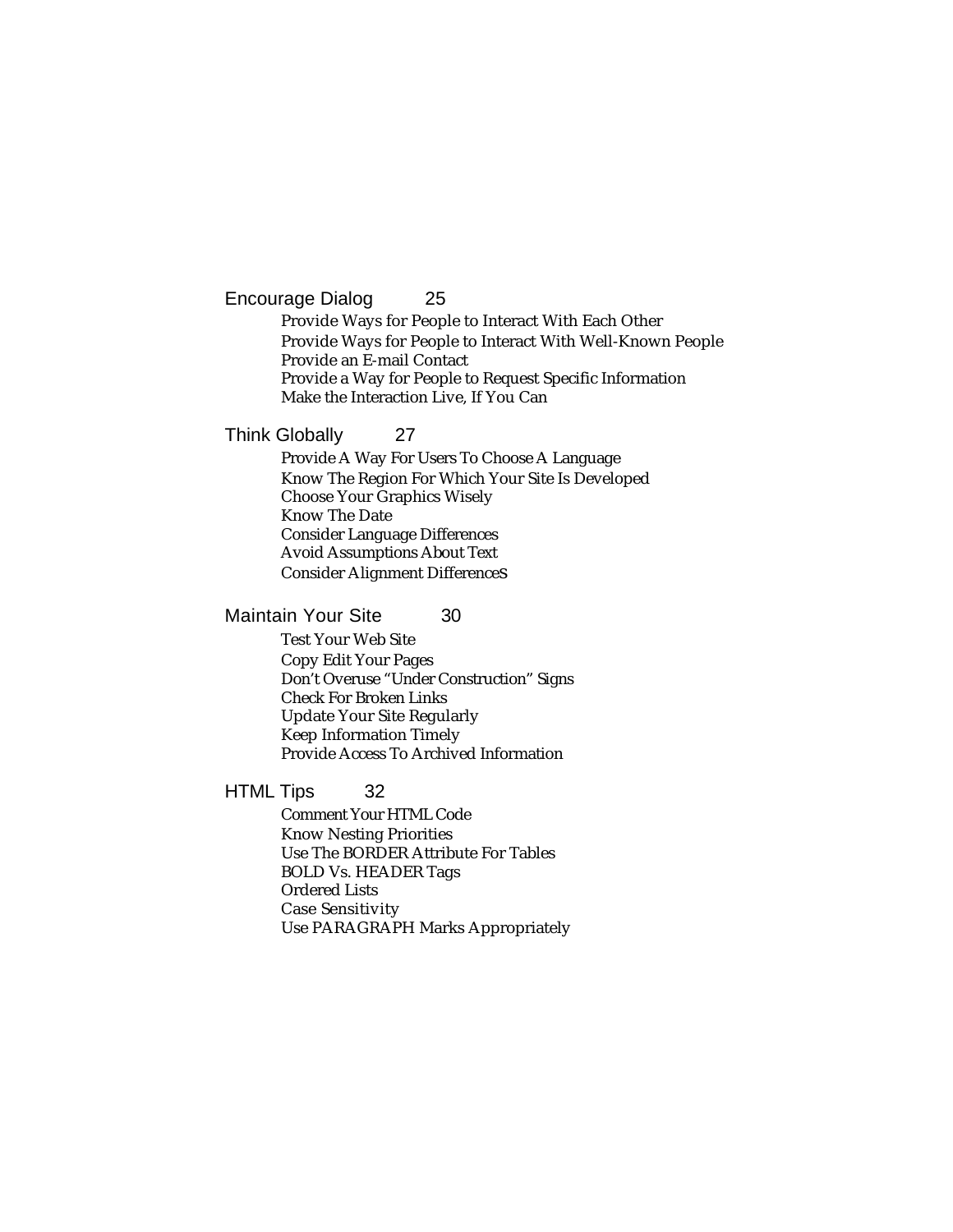[Web Design Bibliography 34](#page-33-0) [Human Computer Interaction Links 35](#page-34-0) [Glossary 37](#page-36-0) [About this Document 39](#page-38-0)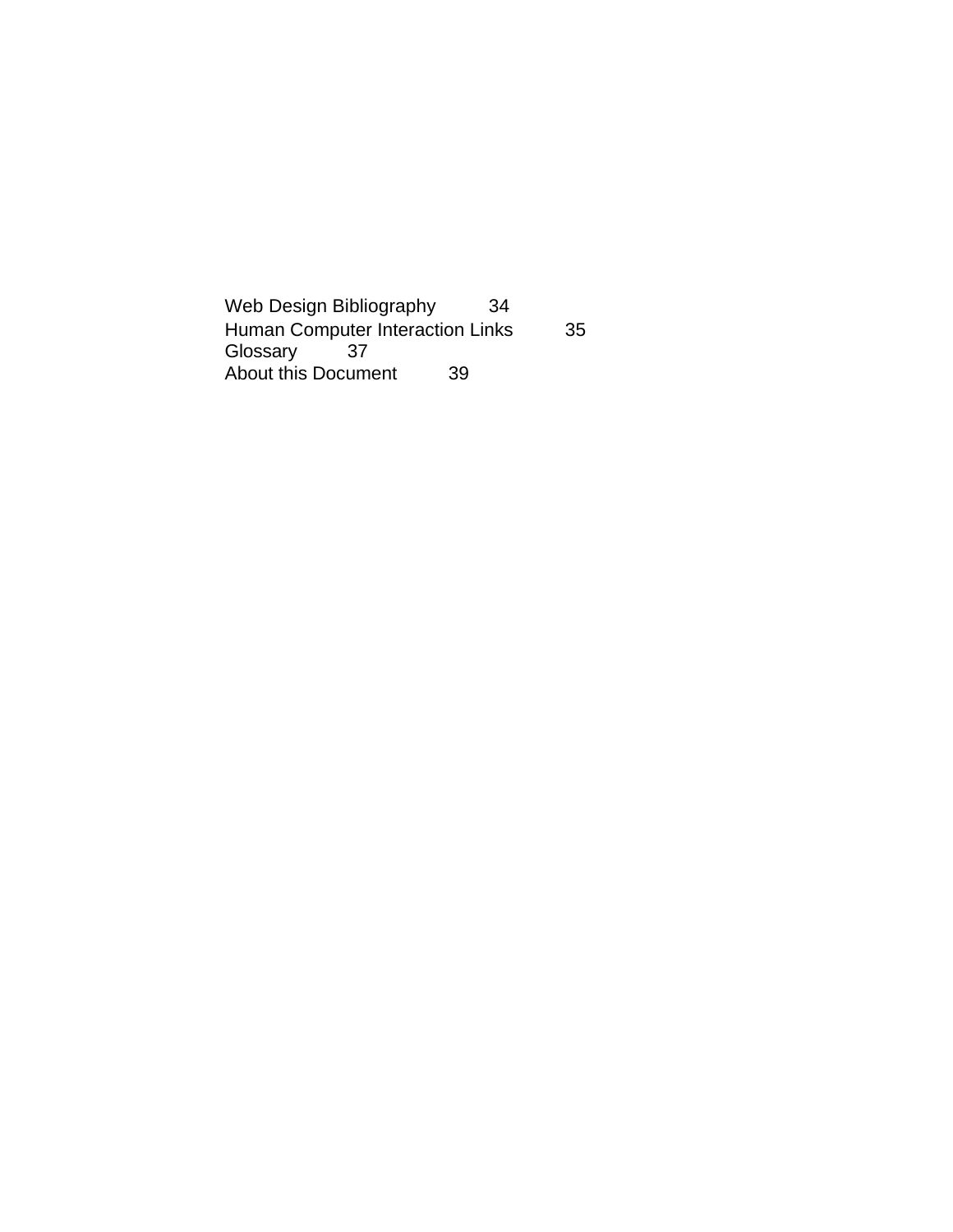# <span id="page-6-0"></span>Introduction

We here at Apple would like to help make people's adventures on the Web as good as they can be. Based on our experience designing, building, and testing easy-to-use computer products, we're offering suggestions for creating Web pages that are usable and effective.

This document contains information about general human interface principles that you can apply to designing Web pages. It provides some general Web design considerations and links to other Web design resources that we've found useful and informative. This information has been drawn from our Macintosh Human Interface Guidelines, from experience and expertise on the part of members of the Apple human interface community, and from information gleaned from the Web itself.

We plan to expand the information in this document over time and are interested in your ideas.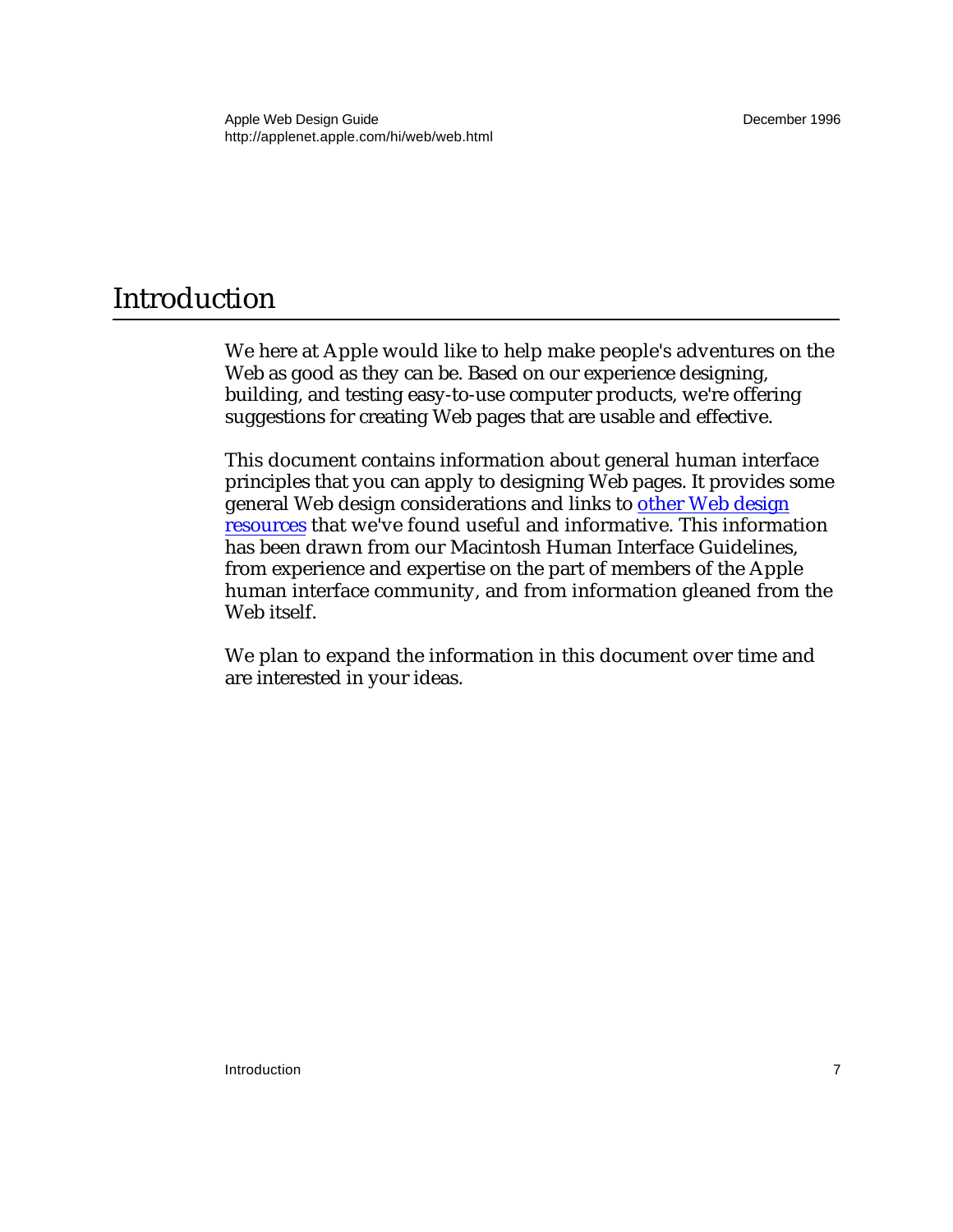### <span id="page-7-0"></span>Plan Your Site

Before you start putting up pages on the Web, think about who your audience is, what you want to say, and how you want to say it. Approach the planning of your site from your audience's perspective and ask yourself, as a viewer, "what do I want to get from this site?" Remember, the Web is a communications tool. Most people who visit your Web pages are there in search of useful or entertaining information, not to admire your fancy graphics skills or HTML prowess.

#### Have an Objective

Each of your Web pages should have an objective; whether to inform, educate, entertain, or involve the viewer. If you can't clearly articulate a page's objective, reconsider including that page in your site.

Develop Content Before Design

The design of your Web site should be determined by the information you want to communicate. Define your content before you spend a lot of time on page design. You don't want to invest a lot of time and effort in page layout and navigation design only to later find that your design doesn't work for your content or purpose of your site.

#### Add Value

What makes a Web page useful is the unique information on that page. Avoid creating pages that are just a collection of links to other pages, unless you provide some additional value by organizing links into logical groups or adding informative descriptions.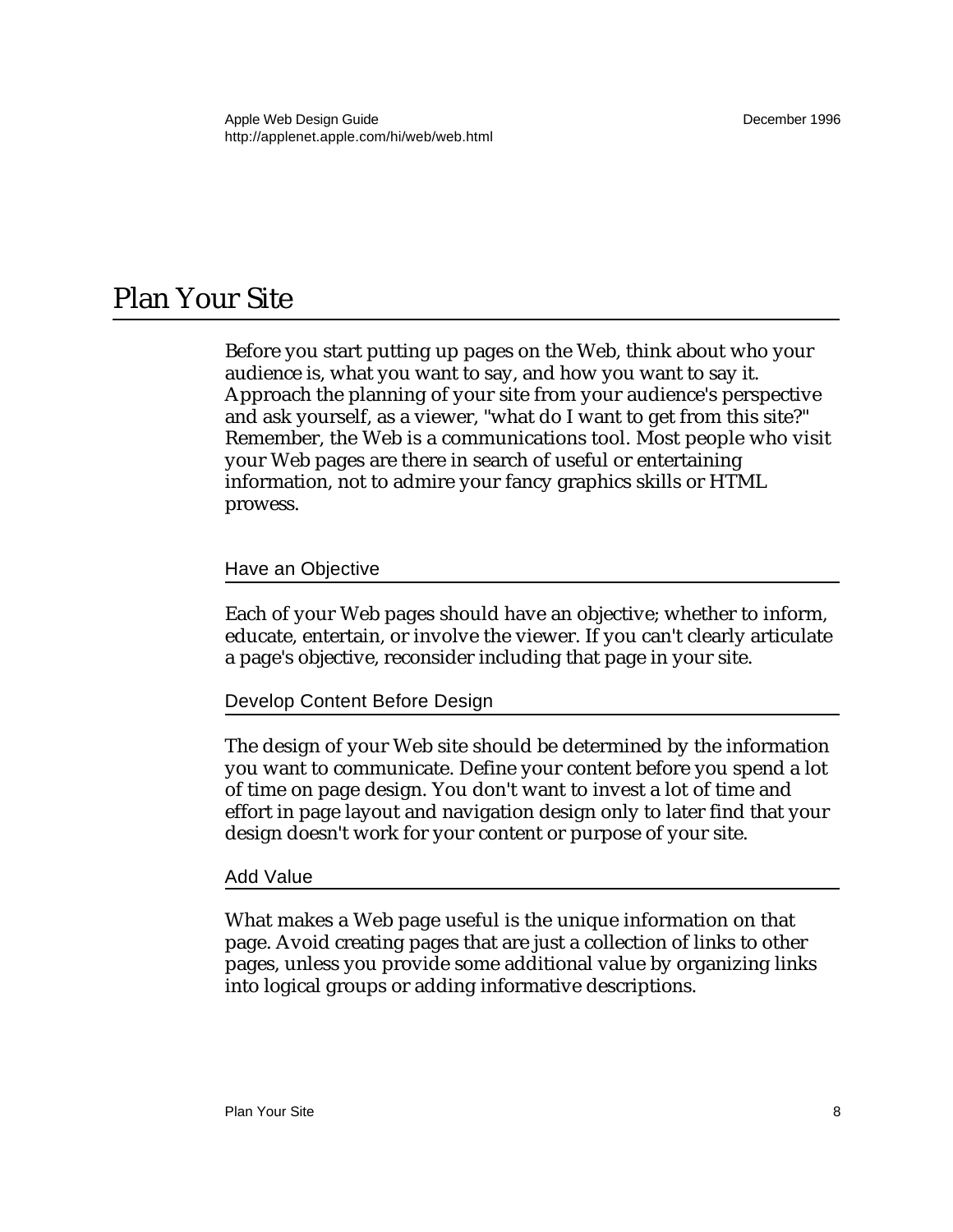### <span id="page-8-0"></span>Provide the Basics

There is some basic information you should include on your Web site to help users know who created the content and provide feedback to you.

Provide Author or Contact Person Information

In order to let people know who is responsible for the information contained on your Web site, provide that information somewhere on your site. It's not necessary to list it on each page. Include the following information about your site on the home page and on other pages if it makes sense:

- Author or contact person
- Author's institutional affiliation, if any
- Author's e-mail address or other appropriate contact information

#### Identify With Your Corporation or Institution

If your page is sponsored by an official body such as a corporation, educational institution, or an organization that has a recognizable identity, include that on your pages. For example, you could use your logo, seal or letterhead.

#### List Your URL

You might want to list the URL (uniform resource locator) of your site. A good place to put this is on your home page. That way if users print the page, they can figure out how to get back to your Web site.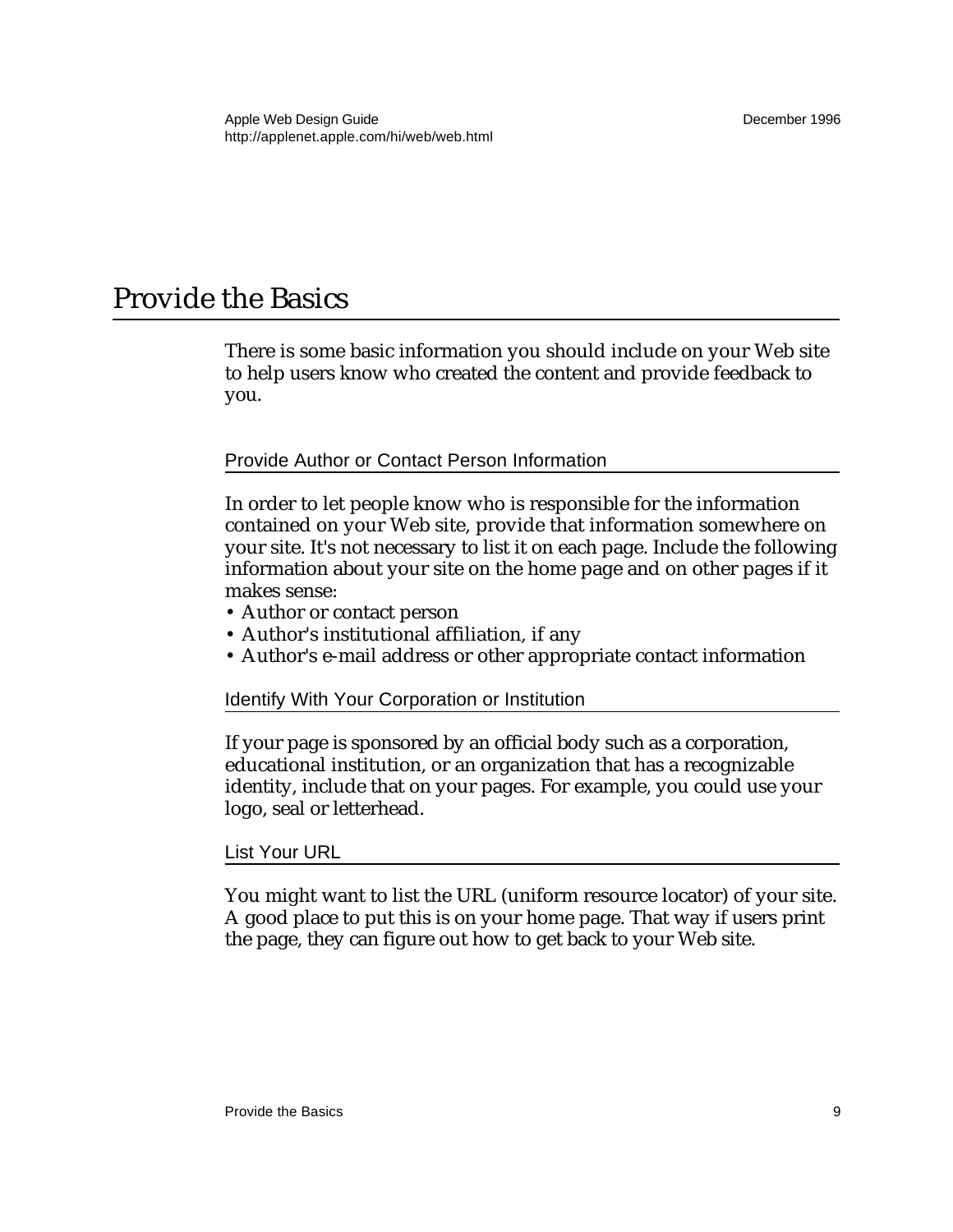#### Let People Know How Current the Site Is

If your site features time-sensitive information, provide the date on which the information was last updated. This technique helps people know what's new on your site since the last time they visited. On the other hand, if you don't update your site regularly, don't include a date since that makes it look like you aren't maintaining your site.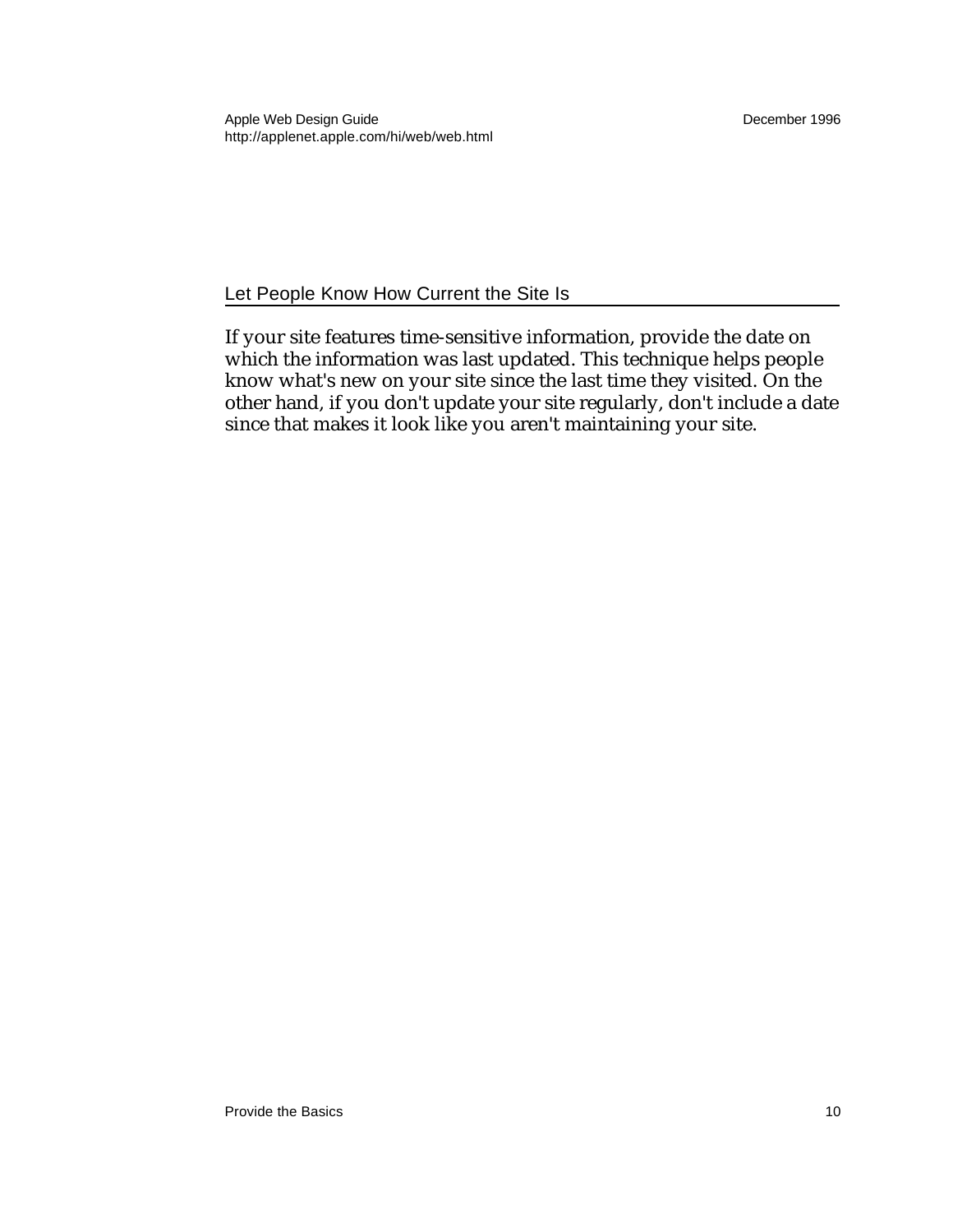# <span id="page-10-0"></span>Communicate Effectively

Getting your message across effectively makes users more likely to gain knowledge from your site and to visit it repeatedly. Using standard language, formatting, and style help to create a useful, clear message.

#### Keep Pages Short

Short pages are better than long pages. People are more likely to read a short passage of text than a long one, especially if they have to make an extra effort, like scrolling, to do it. Onscreen text is more difficult and time consuming to read than hardcopy text, which makes people even less likely to thoroughly read long sections of text on a computer.

Use Formatting Wisely

Keep your pages inviting and easy to read by using short paragraphs and by limiting the use of text formatting such as bold and italic style. You can use bulleted or numbered lists where appropriate and techniques such as indented paragraphs of text (block quoted) or centered text to set off key ideas.

Summarize Information

Emphasize key points in long passages of text with headings.

Use Specific Link References

It's more efficient to highlight keywords in your text, rather than using words like "this" or "click here" as links to other pages. It's generally more efficient to embed a link within a sentence than to provide a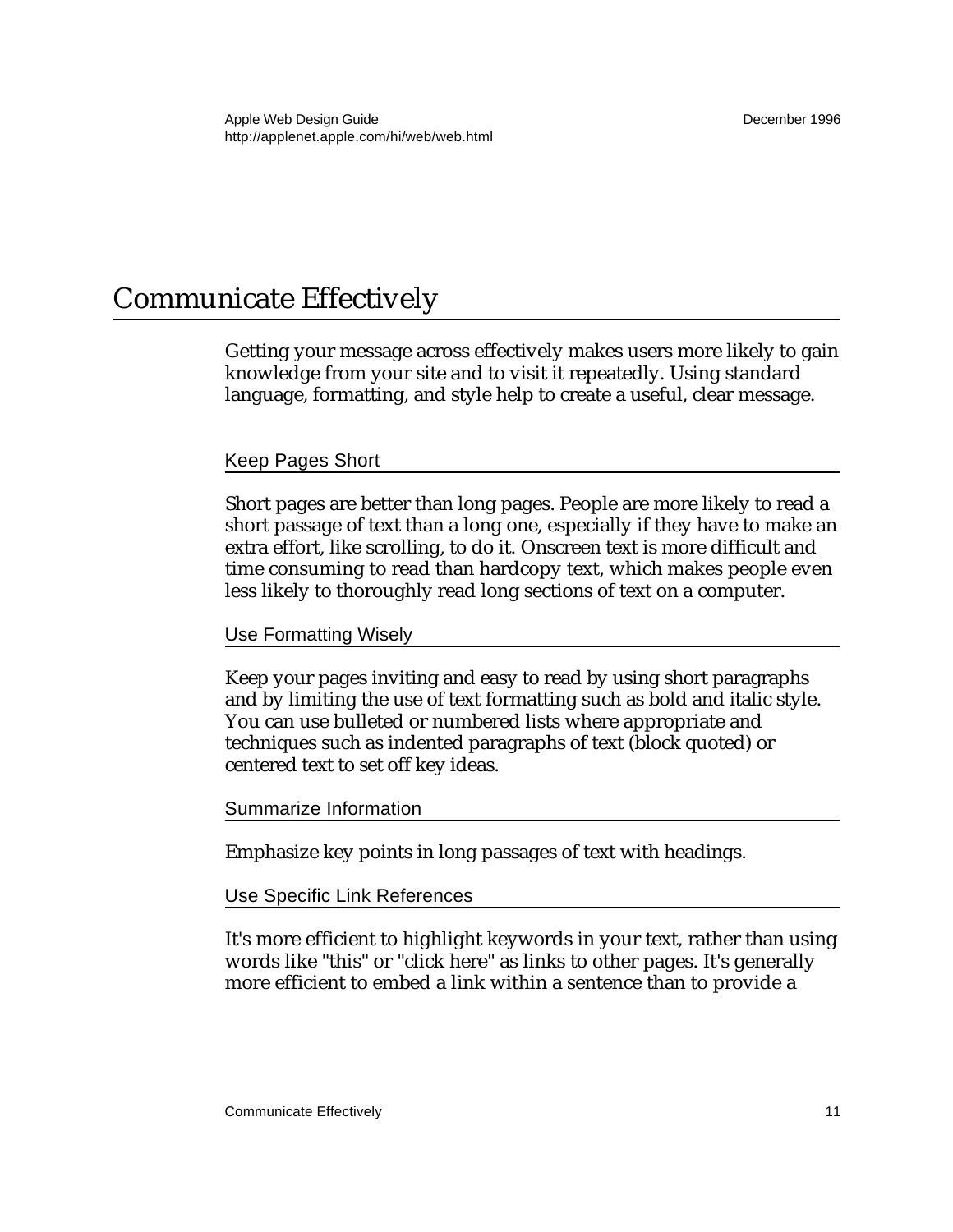description of a link with a click here link. Keyword links are also more explicit about where the link is taking the user.

Define a Language Style (or Use an Existing Style)

Use a consistent writing voice. For example, publications like *The American Heritage Dictionary, The Chicago Manual of Style,* and *Words Into Type* define style and usage issues such as how certain terms are used and the preferred capitalization, spelling, and hyphenation of those terms. The *Macintosh Human Interface Guidelines* also provide suggestions for consistent style and preferred terminology.

#### Use Familiar Terminology

It's very tempting to use the words that you're familiar with when you're developing Web pages or elements on the screen. However, it's best to use terms that your users are familiar with and that are consistent. For example, don't use technical jargon or computer science terminology unless that's your intended audience.

Label Human Interface Elements Clearly

Make labels for interface elements easy to understand. When you write labels for screen elements, speak in the user's language. Be as specific as possible in your labels or names for forms such as radio buttons, push buttons, and checkboxes. It can be difficult to name a particular action or option in a word or two, but it's important to be concise and clear. In any case, don't sacrifice clarity for space.

Use Book Title Capitalization for Human Interface Elements

In labels or names for elements such as menu items, checkboxes, radio buttons, and push buttons, use book title capitalization style. This style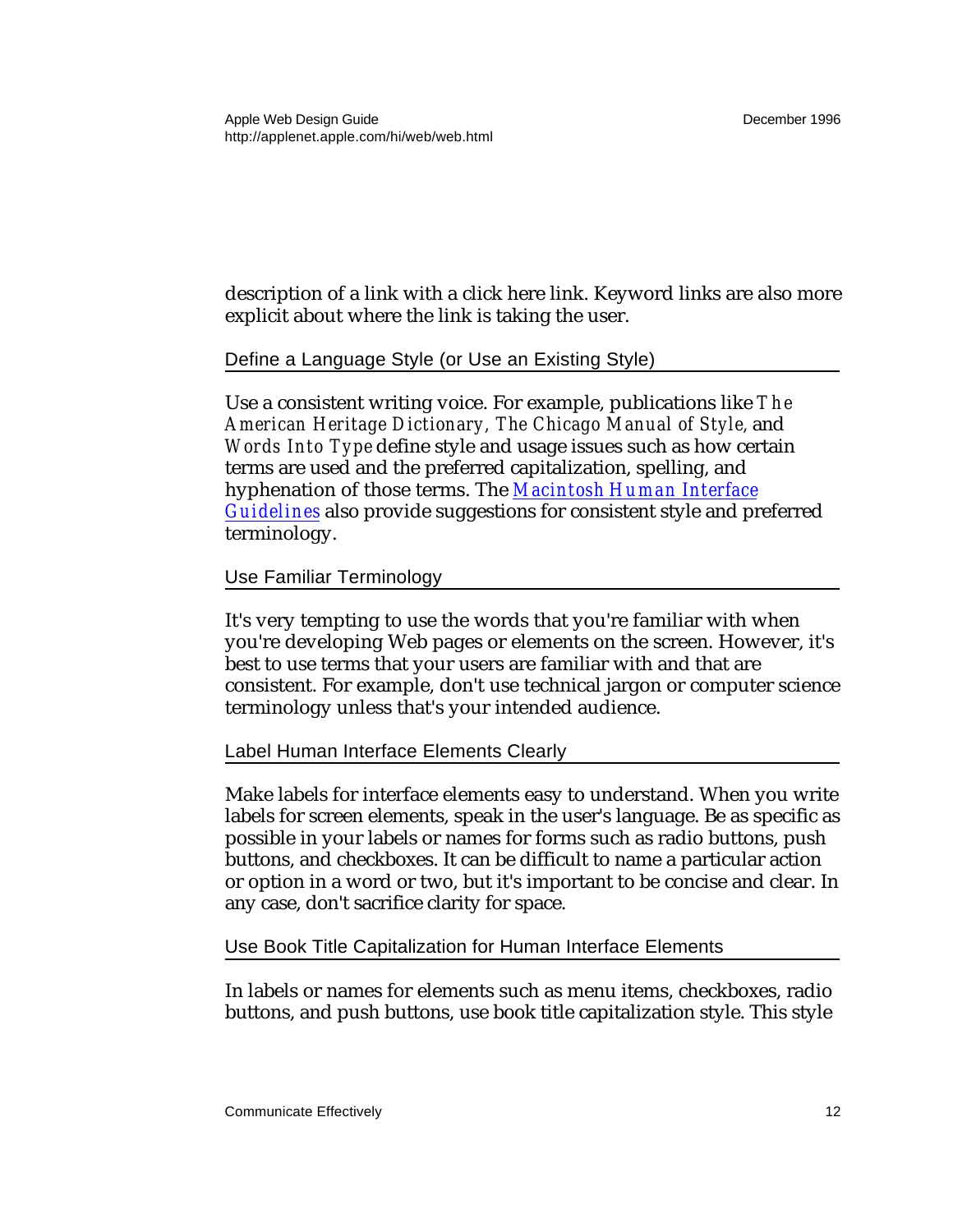is referred to as Caps/Lowercase. In general, this means that you capitalize every word except articles (a, an, the), coordinating conjunctions (for example, and, or), and prepositions of three or fewer letters (except when a preposition is part of a verb phrase).

#### Write Useful and Clear Error Messages

It is your responsibility to make sure that the user can understand what is going on when you can't be there to explain. All communication with the user, such as error messages and status messages, should be descriptive rather than evaluative. When you're writing messages, try to put yourself in the place of your users and imagine how they will feel when confronted with your message. A good error message says what went wrong, why it went wrong, and what the user can do about it. Try to express everything in the user's vocabulary. Here's an example of an error message that provides little information and doesn't suggest to the user what is really going on

"Error 404: File not found."

You could improve this message by describing the problem in the user's vocabulary. For example, you could say something like this:

"The page you requested is no longer at this location."

To really make this error message useful to the user, you need to provide some suggestion about what the user can do to get out of the current situation. In this example, you could suggest clicking the Back button so that the user can return to where they came from. For more information on writing messages to the user, see the article Guidelines for Effective Alerts.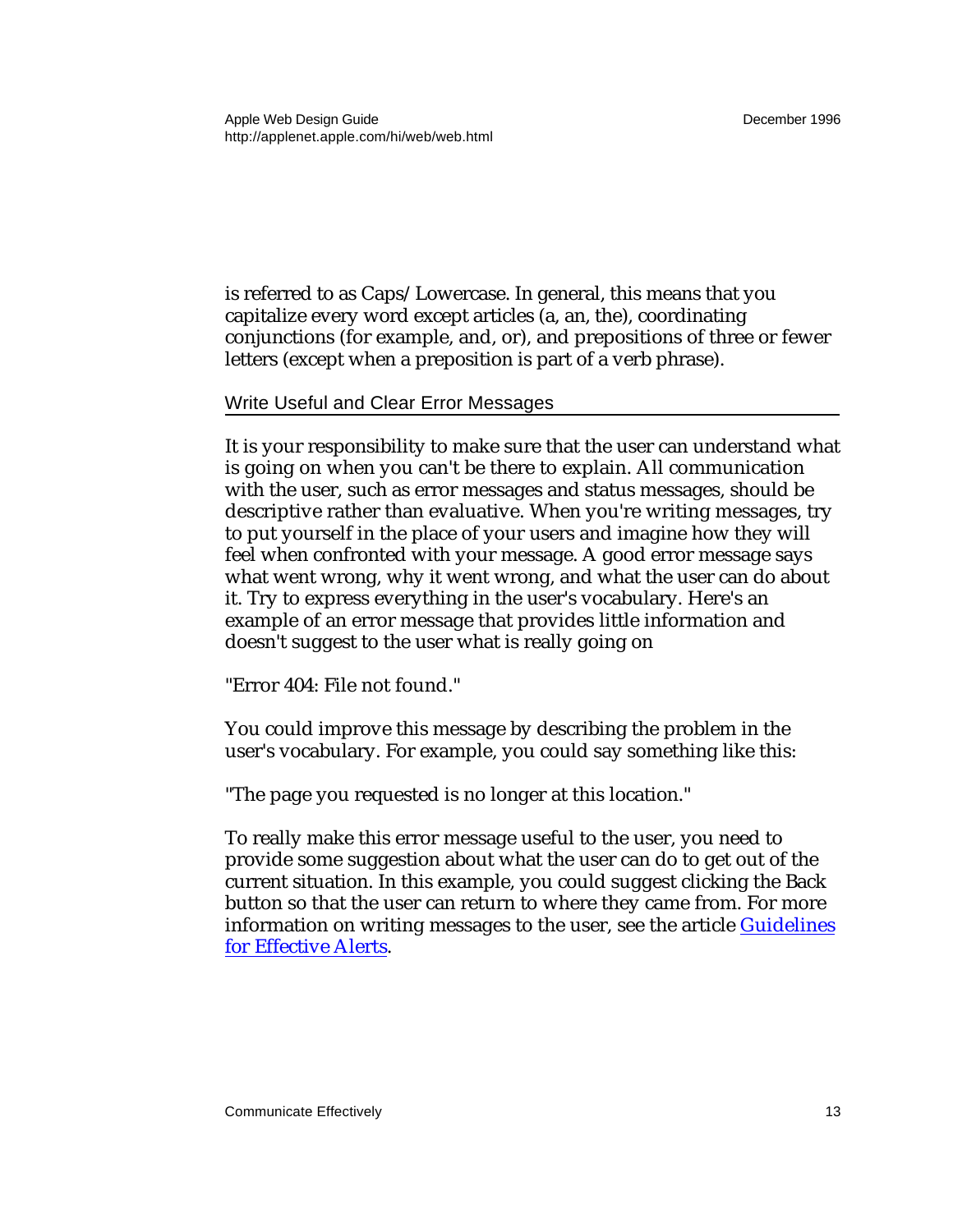# Help Users Find Their Way

Design your site so that users can easily navigate through it. Try to create a site where users can form a mental model of the site and its contents. There is much you can do to help foster a sense of the entirety of your site and how to get around in it.

Take Advantage of Keywords

Use the same keywords in a page's title, head, and body text. These elements are indexed by search engines. Search engines rank their results based on the frequency of keywords in each document they find. Therefore, using the same keyword in different parts of your page can increase the likelihood that your page will be found by people looking for that keyword. Meta tags are often used by search engines to get more indexing information for a site. For more information on using meta tags, see Dr. Clue's HTML Guide.

Provide a Directory of Your Site

If you have more than a few pages, a table of contents page is helpful to the reader. This page has links to all your pages and shows the relationships of your pages to each other.

Show Users Where They Are

Provide users with a way to know where they are in the context of your site. One way to do this is to highlight the current location in a table of contents that shows the main levels of your site.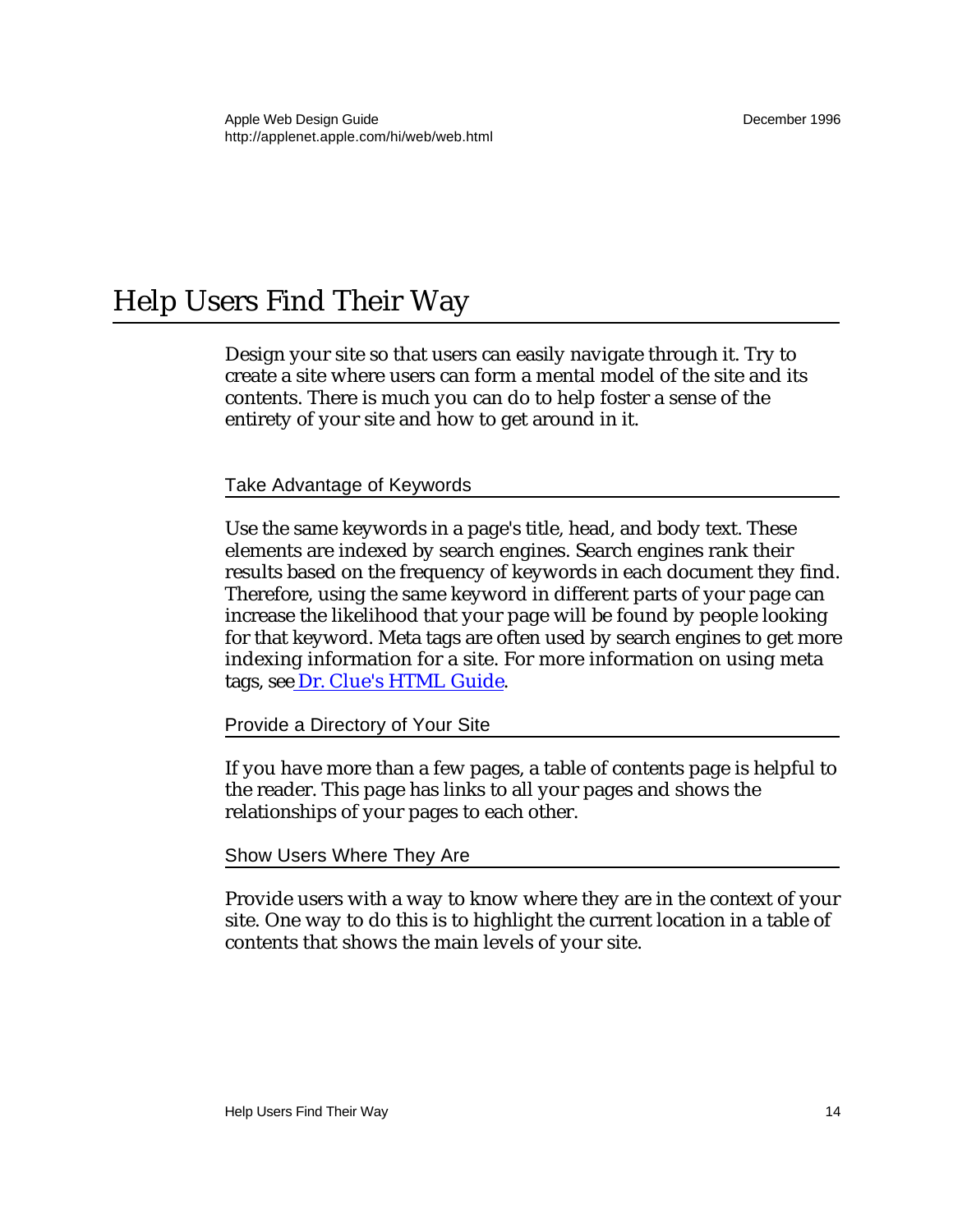#### Minimize the Need to Scroll and Resize

Fiddling with scroll bars and window size controls takes time and effort. If possible, design your pages so that all information can be viewed within the default window width, which is approximately 460 pixels.

#### Use Descriptive Titles

Put a descriptive TITLE tag in your HTML code. When users add a bookmark for your page, the title is used as the title of the user's browser window and as the bookmark. Be sure to use a title that tells where the bookmark leads to on every page of your site.

#### Choose the Appropriate Depth Versus Breadth for Your Site

Create a balanced site structure that allows users to get to the information they are seeking within three clicks. If your site is well structured, users can form a mental model of it that helps them understand the scope of the site. For more information on this issue, see the Yale Style manual.

#### Use Appropriate Navigation Buttons

If the material you are creating is linear in nature, follow the book metaphor and create a structure that users can navigate by going from one page to the next using Previous and Next buttons. This way users can be sure that they have covered all of the information in the site. For example, if you are creating a site that contains lots of information about a topic, use Previous and Next buttons to aid users in getting through all of the sections without having to go up and down the hierarchy or your site. When the user gets to the end of a sequence of information, either omit a Next button on the page or disable it.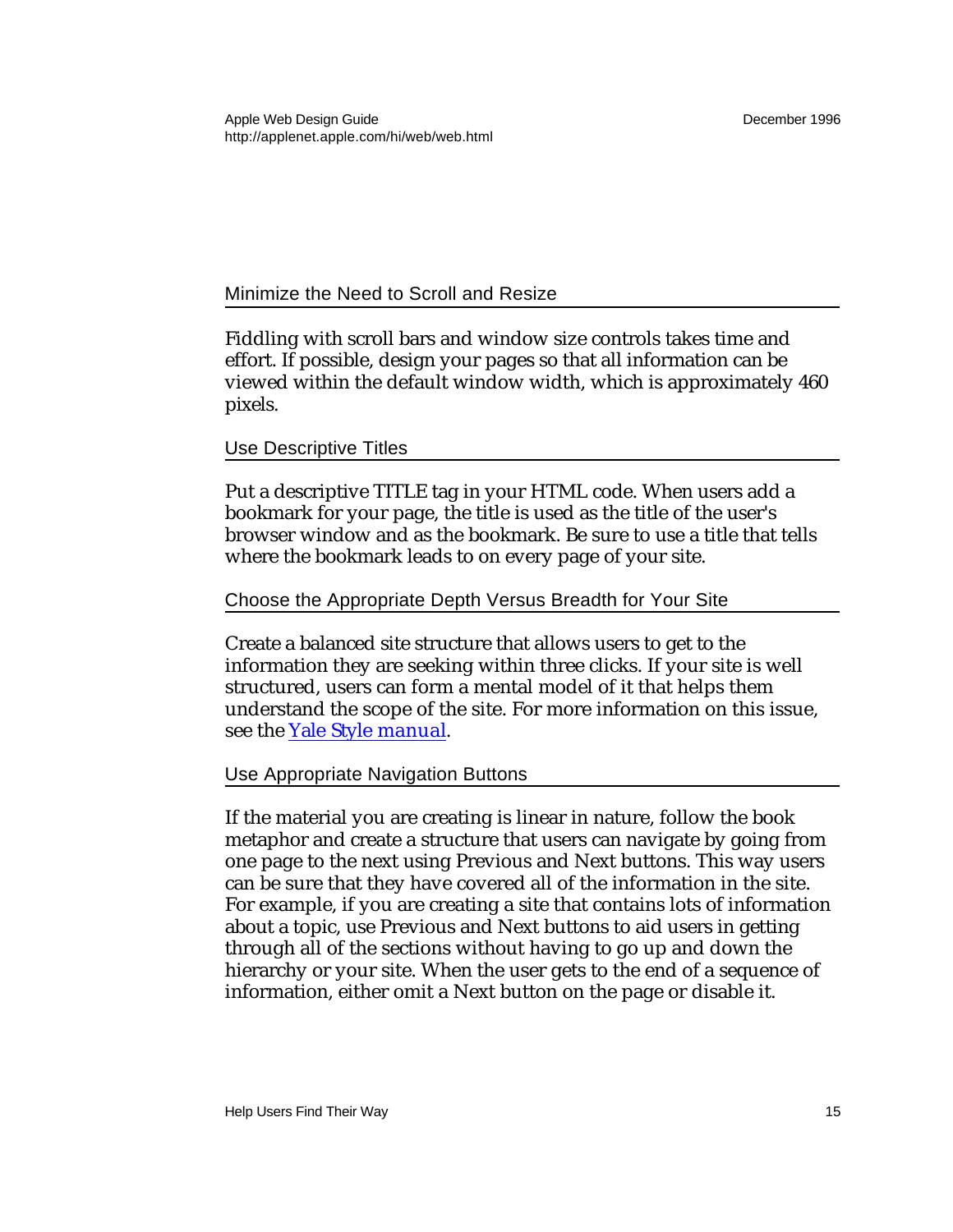If there is little carry over from one section to another in your site, use buttons that link to your main page or a logical section. For example, if your site provides representations of art in your museum, you could group the pages by era or artist. The user could then navigate through the site in a random order. Each section would link back to the main page. Each page could link back to the section where it is located.

#### Avoid Dead Ends

Don't create a situation where the only way to leave a page is by using the browser's Back button. Provide Previous, Next, and Top buttons.

#### Include Internal Links on Long Pages

If a page must be long, use internal links on the page to aid with navigation through its contents. Remember to use relative links so that the browser doesn't reload the page each time a link is selected (full URLs may cause this behavior). If you include a topics list at the top of the page, it's helpful to include links to a table of contents every so often on the page. You can also include a "Go To Top" link at the bottom of the page so that users can easily return to the beginning of the page.

#### Include Links to the Key Locations in Your Web Site

Consider providing links to the following places in your site to help your users navigate:

- Home
- Index
- Table of contents
- Previous page and next page
- Other sections (branches of the hierarchy)
- Other pages within the section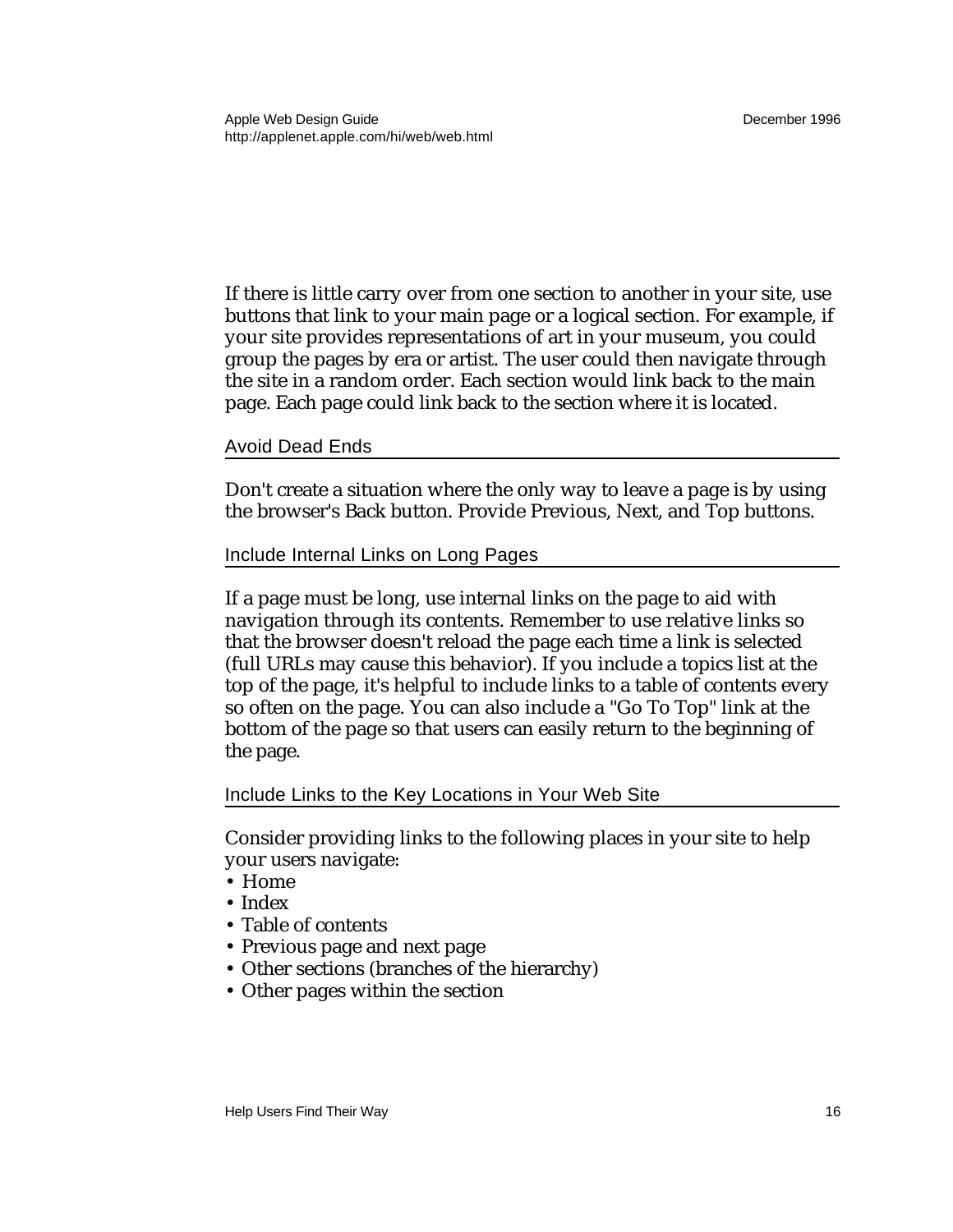#### Duplicate Navigational Items at the Bottom of Your Pages

Most people read from the top of a page to the bottom, so they want to go somewhere else at the end of a page. Therefore you should provide navigation links at the bottom of your pages, particularly if the page scrolls, so that users can easily get from one place to another. Be sure not to include too many links throughout the page.

#### Be Consistent in the Placement of Navigation Links

If your site has navigation links at the top and at the bottom of one page, include them on all pages throughout your site. Providing navigation links in standard places helps people to develop a perception of stability in your site and makes navigation easier.

#### Use Cross References

Include a table of contents on your page to cross-reference the pages on the same level of the section. You can also provide links to sources and related items such as abstracts, references cited, and related items of interest. You can include cross-references to topics with a synonym for a name. For example, "For information on windoids, see Utility Windows." You can include cross-references to similar information. For example, "For additional information on elephants, check out African Animals."

#### Provide a Search Mechanism

If your site is large or complex, help users find what they want by providing a local search mechanism. Doing so mitigates any navigation problems that may arise due to a deep content structure.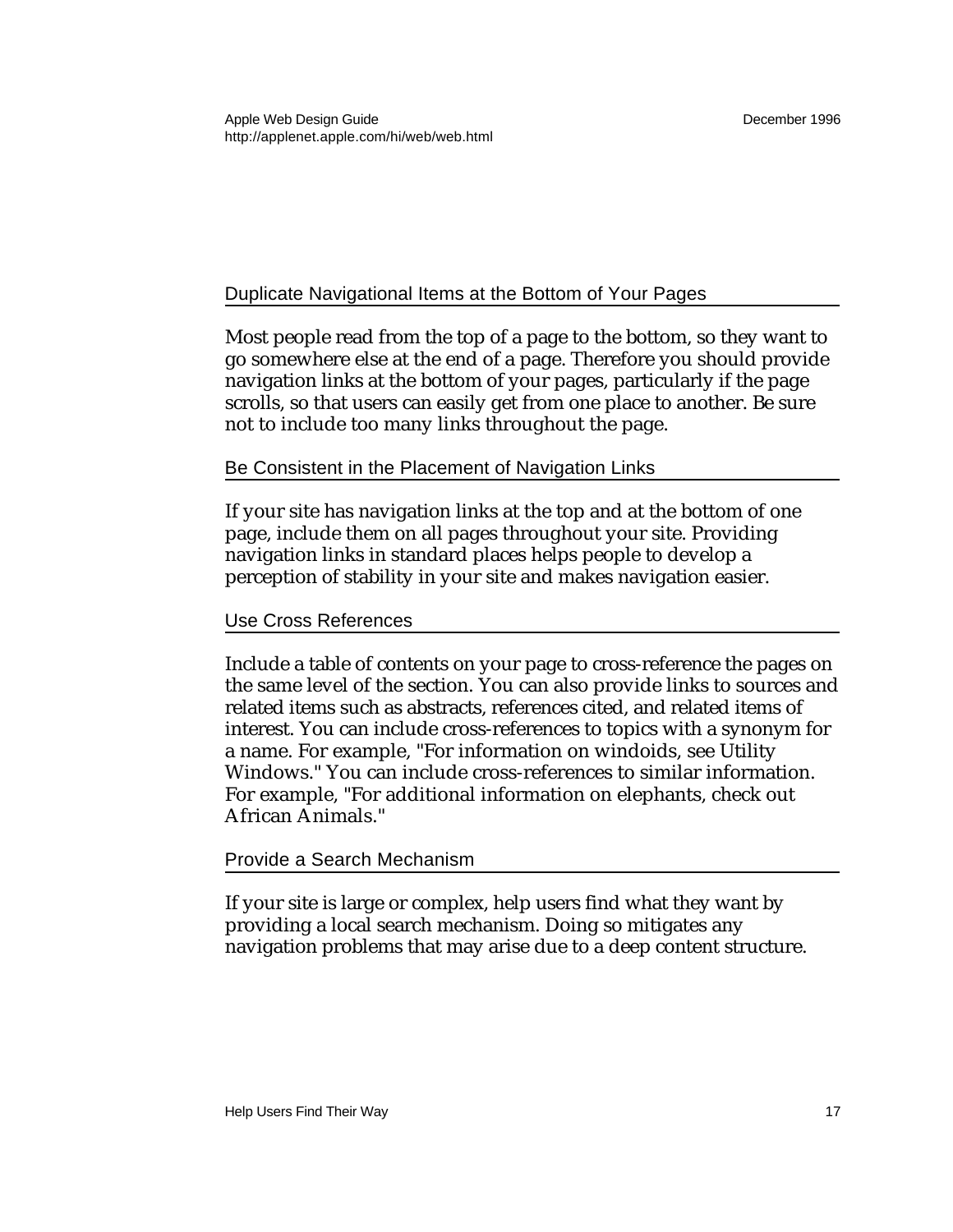# <span id="page-17-0"></span>Design for Efficiency

Different users have different access to the Internet via modems of different speeds, saturated intranets, or sites that don't have enough servers. Problems of access arise when your site becomes the "cool site of the day" and many users try to access it simultaneously; or if users are accessing your site from geographic regions with reduced numbers of connections. Because you can't predict at what speed a particular user is accessing your information, it's important to design with efficiency in mind. This page contains tips on designing for low-bandwidth situations, however they occur.

#### Don't Bury Information

In organizing the information on your Web site, try to make sure that the user can get to useful information in less than three clicks.

#### Minimize File Size

Smaller sized files take less time to display. If you have a large amount of text, consider breaking it up and organizing it on multiple pages. One good way to keep an image file small is to use a minimal number of colors. Gradations and three-dimensional effects also tend to bloat the size of image files. In general, try to keep file sizes below 50 KB for both text and image files.

#### Use Small Images

Limit the physical size of your images for faster performance. Be sure to crop your images as closely as possible.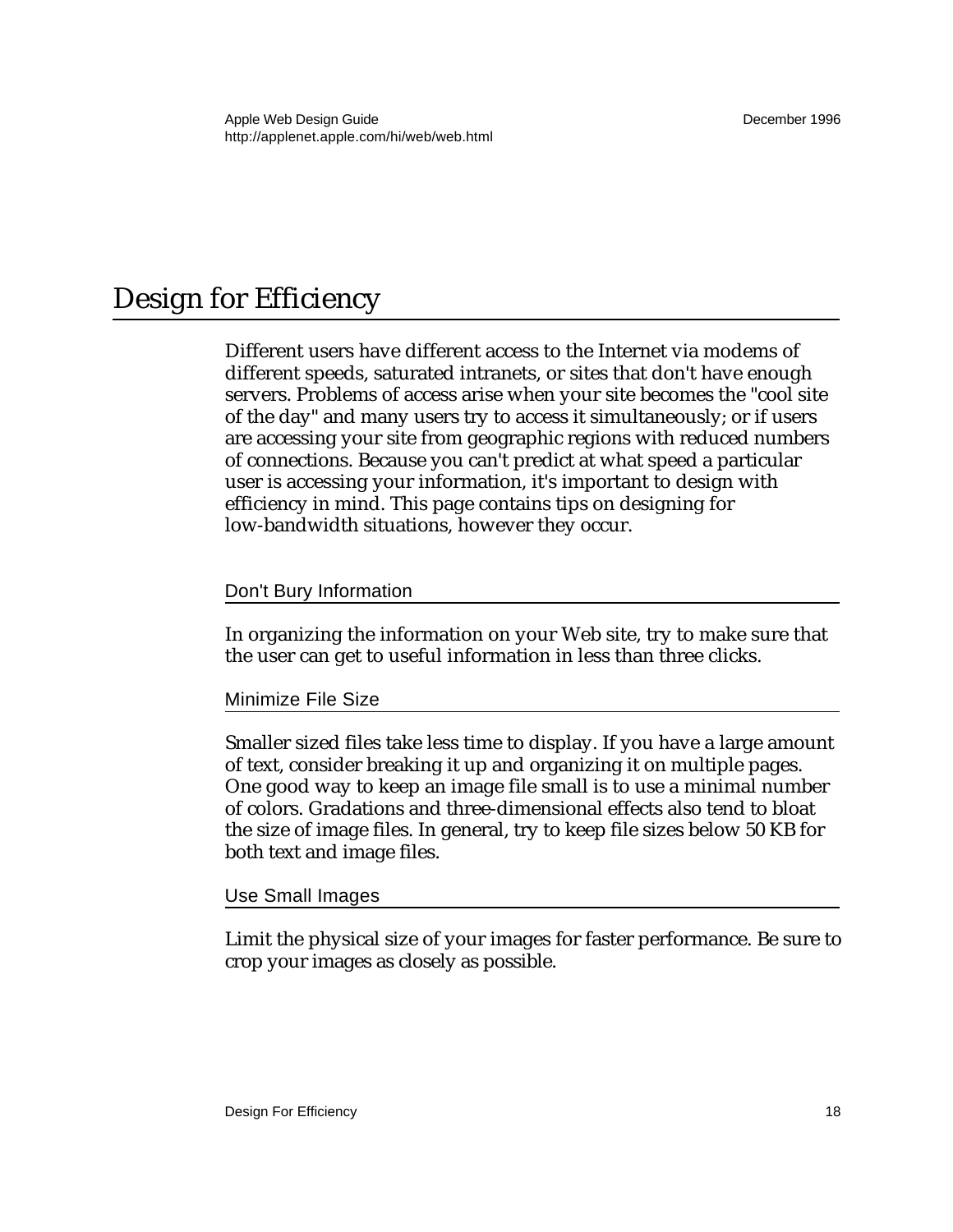#### Use Thumbnail Graphics

If you need to display a large image, consider putting it on a separate page and linking to it via a small thumbnail representation. This lets users decide if they want to take the time to view the image in its large format.

#### Repeat Images Where Possible

Using the same image in multiple places helps performance since once an image is downloaded, it can be subsequently accessed from the local memory cache. For example, using standard bullet characters, title banners, and separator images enhances performance.

#### Specify the Width and Height for Graphics

Specifying the WIDTH and HEIGHT attributes for images makes your page appear to download much more quickly since most browsers can determine the page layout before the graphics are downloaded. The browser can display the text portion of a page first and fill in the graphics later. Users can begin to read your page before waiting for all the graphics to download.

#### Use Interlaced Images

Interlaced images are loaded in multiple passes, with each pass providing more resolution detail. This way users get an idea of what the image looks like before it is completely downloaded. Interlaced images are generally perceived to load faster than non-interlaced images.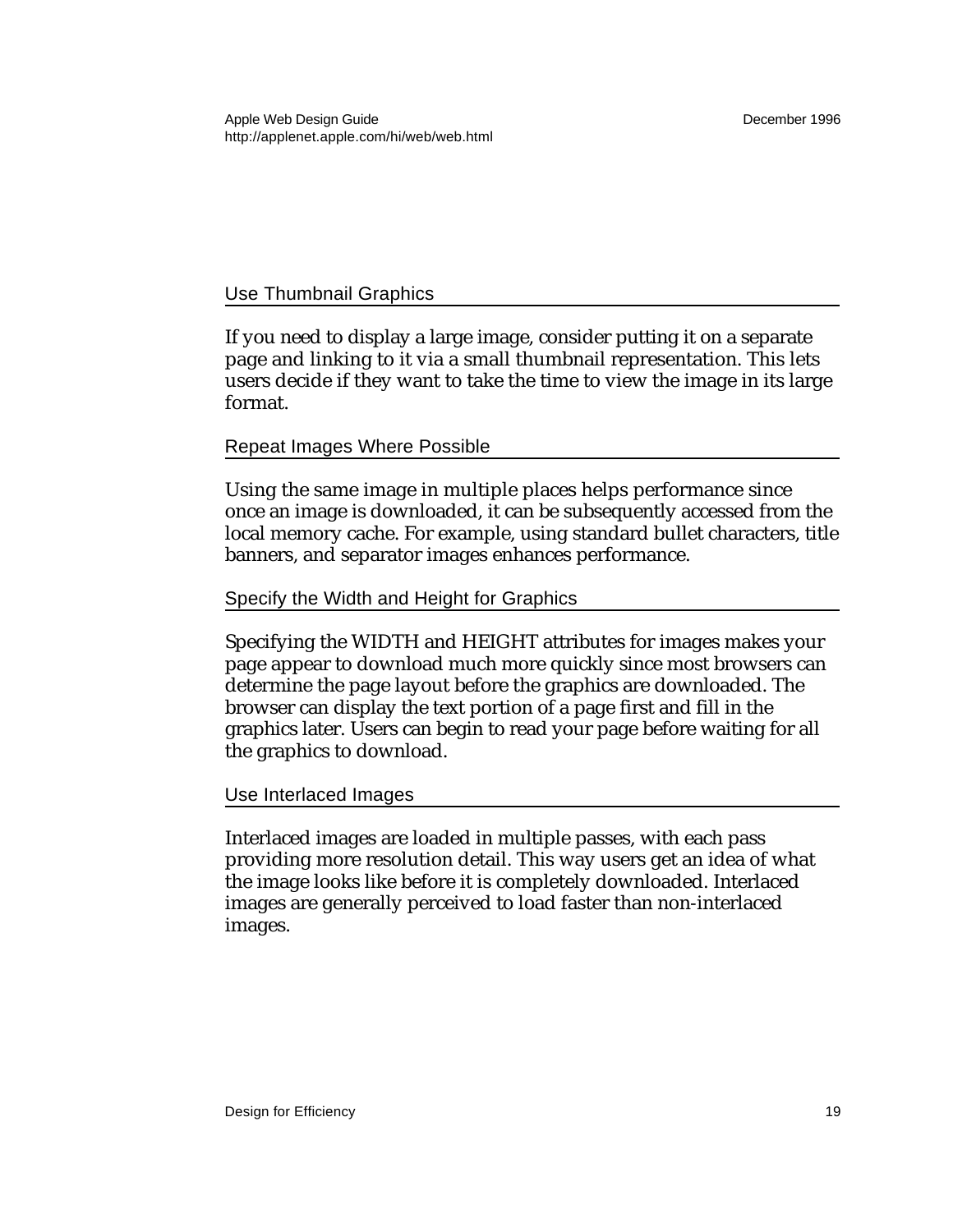#### Know the Difference Between GIF and JPEG

Today, virtually all popular browsers can read both GIF and JPEG images. Some older browsers, however, cannot display JPEG images. JPEG images typically compress better, are smaller, and load faster. They are particularly efficient for displaying photographic images. However, JPEG compression does cause some of the original image information to be lost. GIFs, on the other hand, do not lose any image data during compression. GIF images are generally better for displaying line drawings and solid colored graphics.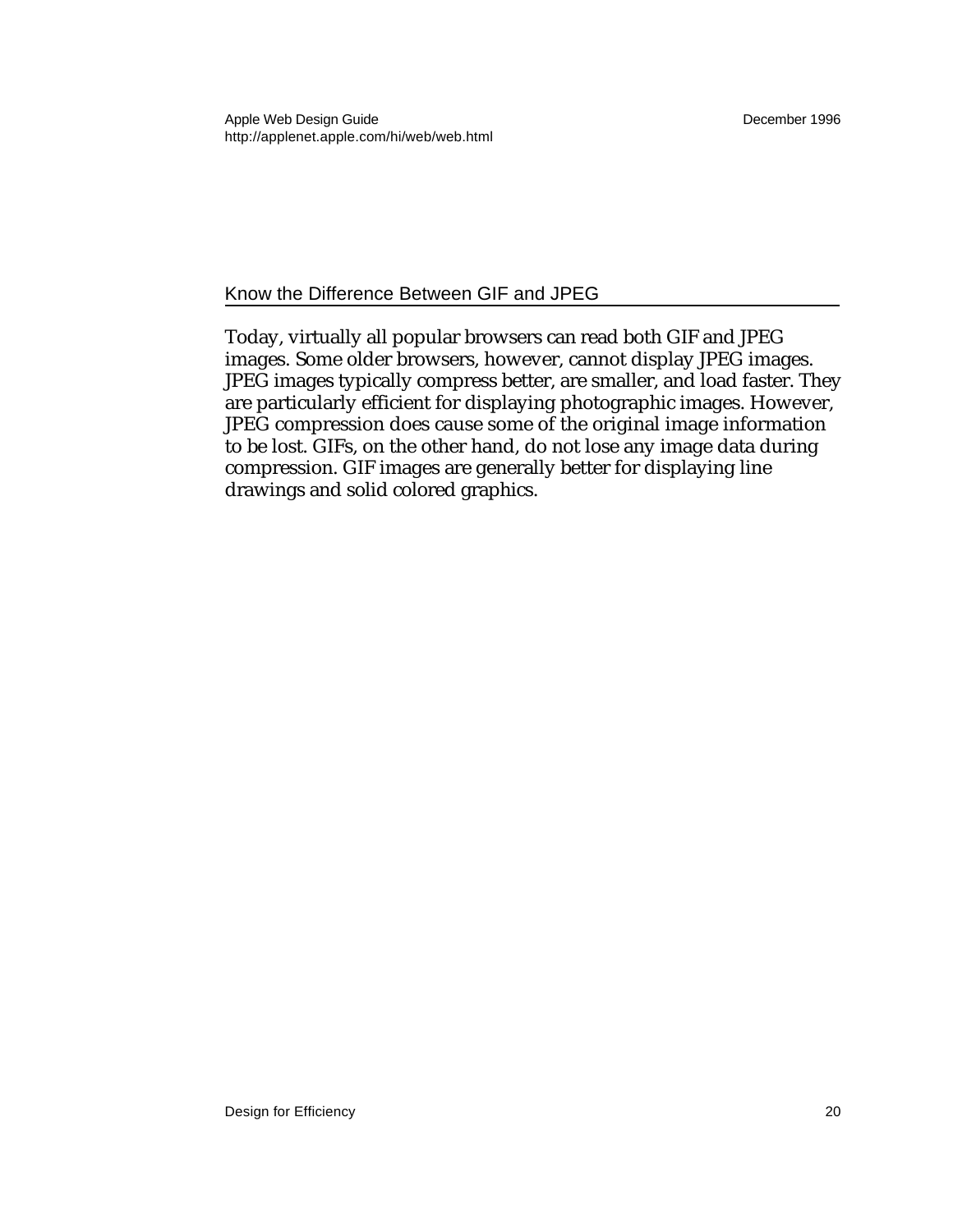# <span id="page-20-0"></span>Accommodate Differences

People who access the Web use all types of computers, operating systems, and browsers. The more of these various configurations you accommodate, the greater number of people will have an enjoyable experience at your site.

#### Provide Alternate Text for Images

Many users turn off automatic image loading for better performance. Others have computer systems that support only text-based browsers. Therefore you should provide text alternatives for all graphic images used in your site. Use the ALT tag to include information about what shows up when a graphic image does not appear. If you use images for navigation, make sure you also provide redundant text links.

#### Provide Files in Cross-Platform Format

To allow as many people as possible to use files on your Web site, make the files available in a cross-platform format (PDF, for example). Otherwise make files available in a format for each specific platform, such as one for Mac OS, one for the Windows operating system, and one for UNIX systems.

#### Let Users Decide

Consider providing two different versions of your Web site; an "enhanced" version for those with high bandwidth connections and graphics-capable browsers, and a "light" version for those with slow connections or text-only browsers. Give users a choice of which version to access from your home page.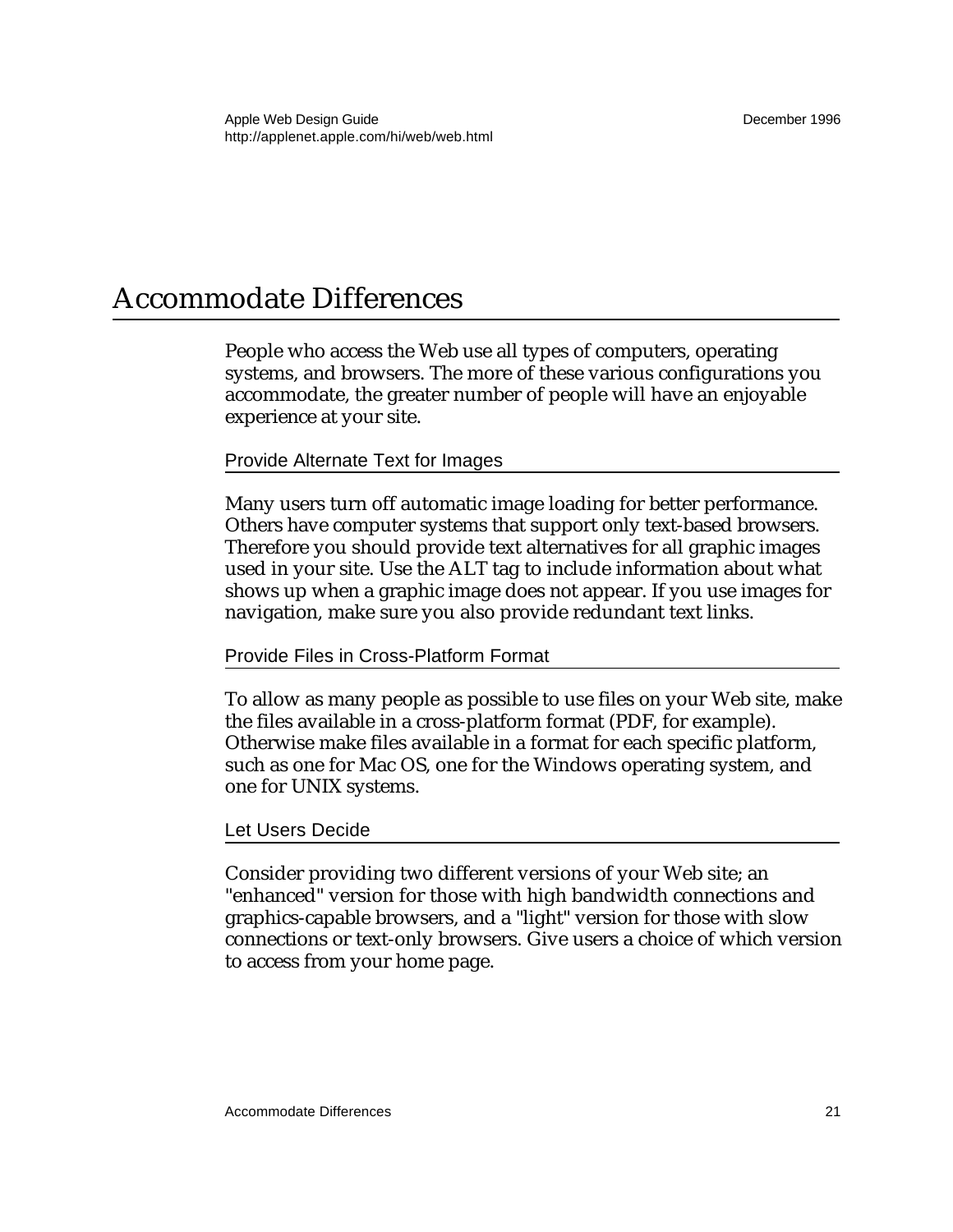### <span id="page-21-0"></span>Make It Look Nice

When designing your Web site, you need to consider graphic design aspects such as layout, composition, and style. You may have different appearances for different levels of pages within your site. However, there should be standard elements throughout the site that users can rely upon to help them know where they are and find what they're looking for. If you are not a graphic designer or a visual designer, you may want to consider working with one to help you define the visual language of your Web site. It is also helpful to consult the literature on page design for print media.

#### Use Appropriate Formatting

HTML is designed to be an abstract language that allows its content to be reformatted based upon the context in which it is viewed. HTML has good defaults, but you may want to look at an HTML reference guide to find alternatives for setting text attributes such as line breaks and the placement of graphics and text. Users choose which fonts they want to use in their browsers; therefore, you can't count on any particular font being present. You can, however, define a proportional relationship between the font sizes in different elements on the page. For example, you could set different font sizes for different levels of headings.

#### Assume a Screen Size of 640 pixels x 480 Pixels

Most people don't extend their browser windows beyond the 640 pixel width. Therefore you should make your pages no wider than 640 pixels. You can assume that users may have a smaller screen size, but because of the many 13-inch monitors in use, you can never assume that a page can be bigger than 640 pixels by 480 pixels. Some people might even be using a PDA such as a Newton MessagePad to view your Web site. Many people don't realize that they can scroll down a page, so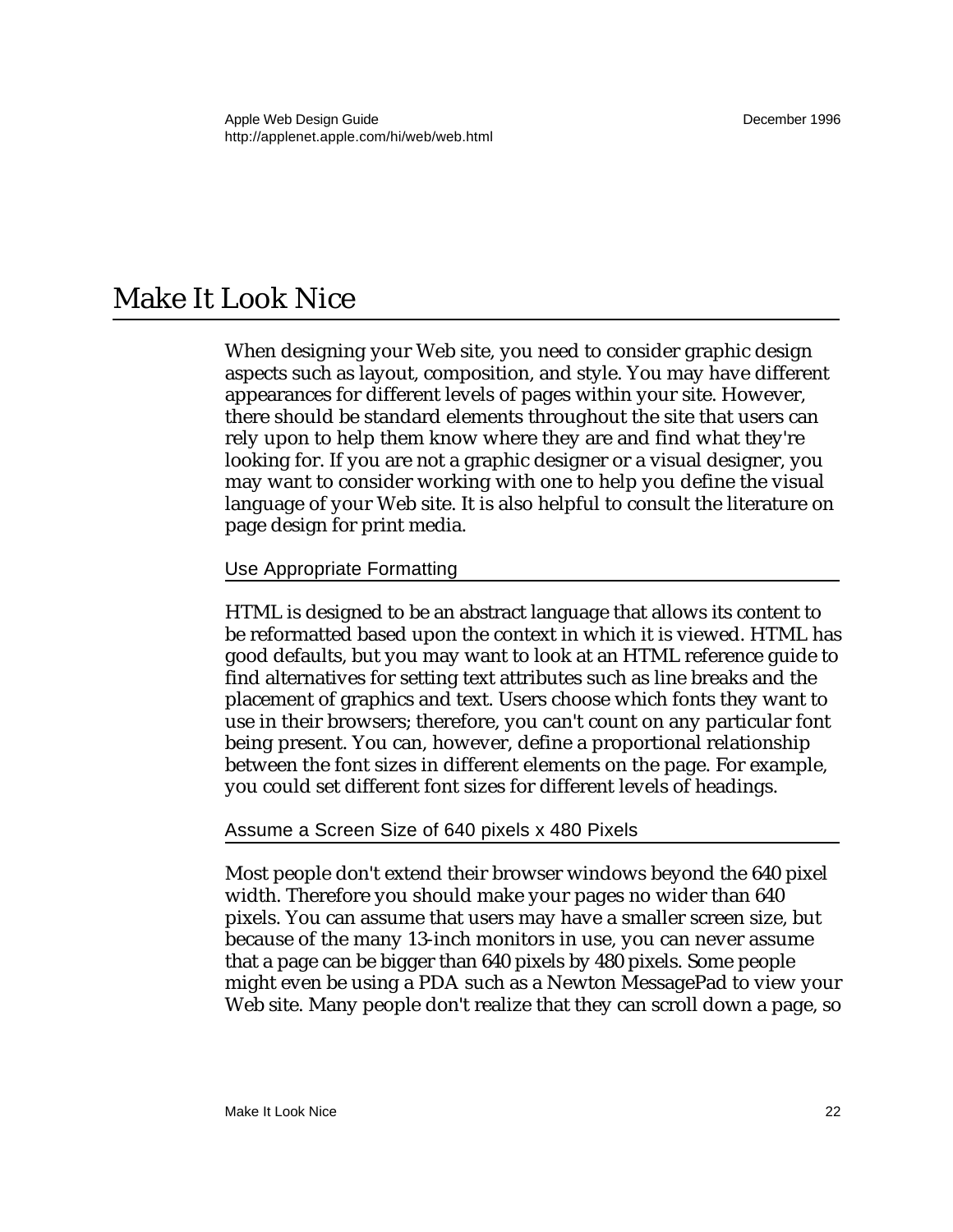it is essential to put critical information into the first screen full that people see when they open a page.

Design for Different Page Orientations

Because users can change the size and shape of their web browser windows, you should check your page layout in different configurations to be sure that it works well however the user views it.

#### Don't Capriciously Change Link Appearances

Most browsers have a default appearance for unread links and links that the user has already viewed. Because users rely on the consistency of the interface to help them navigate and use the Web, it's best not to override these settings by hard coding an appearance for links in your site. If you do find a compelling reason to override the appearance of links, do so consistently throughout your site. Don't capriciously change the appearance within your site.

#### Use Caps/Lower Case or Initial Cap Style for Headings

Because text in all capital letters is more difficult to read and has a connotation on the Internet of SHOUTING, avoid using it to emphasize headings or text. Instead use the initial cap style (first letter of a phrase is capitalized) or the caps/lower case style for headings on your Web site.

#### Use Empty (White) Space Liberally

Empty space (known in the book design domain as white space) provides relief on a page and draws attention to aspects of the page design. Use white space around headings, graphics, and paragraphs of text to create a sense of balance on the page. By providing relief, white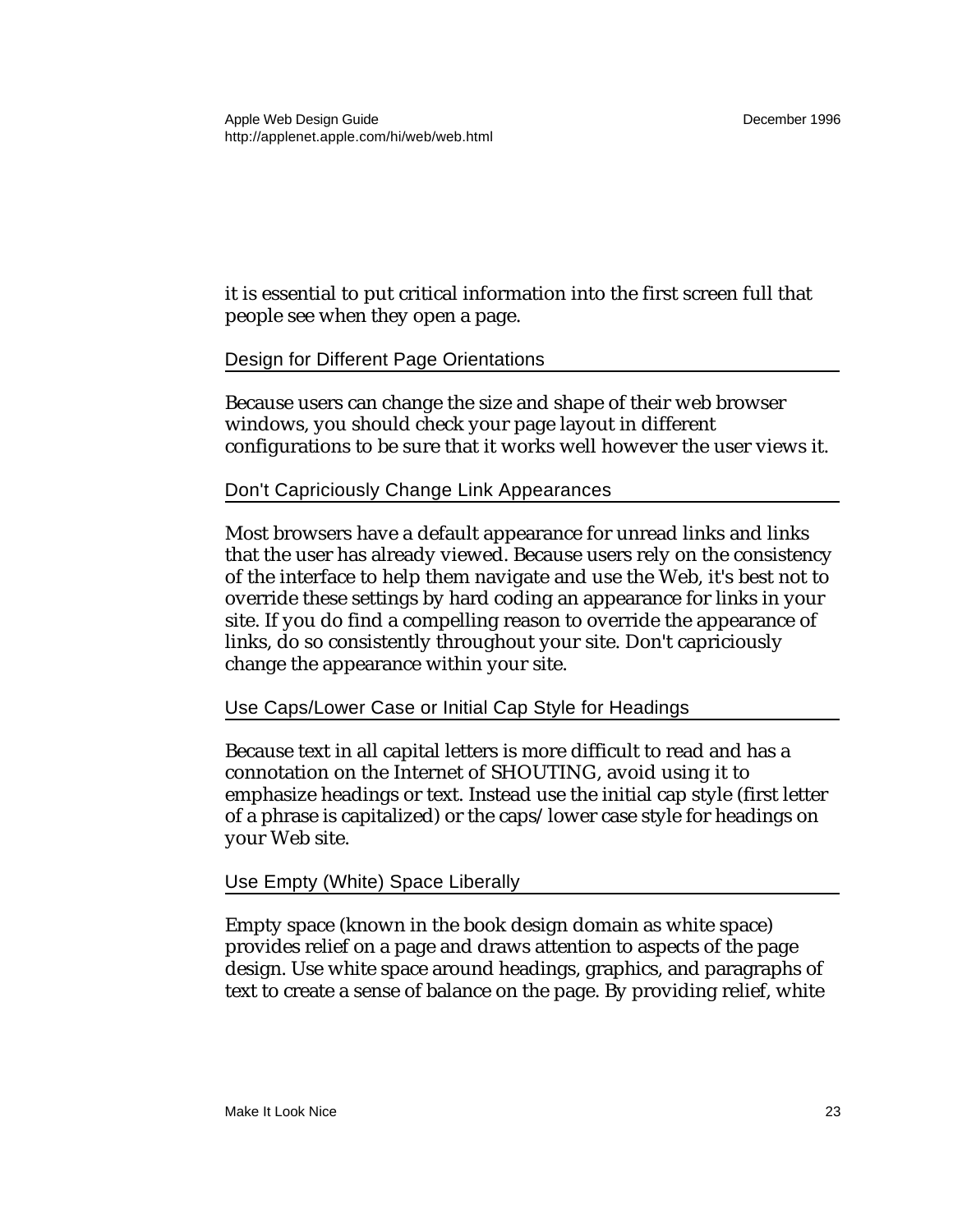space can neutralize the effect of two competing elements of the same size that draw the eye back and forth across a page. You might want to consult a professional book designer or the current literature regarding page design.

#### Establish a Layout Grid for Your Site

In order to foster a visual identity for your Web site, create a standard layout that remains the same throughout your pages. You can have different elements that you plug into different locations on different levels of pages, however the grid should be consistent. Your home page may have a separate grid. Each subsequent level of your site should have a consistent identifier such as a title banner or navigation bar that shows users where in the site they currently are.

#### Use a Consistent Visual Design Language

Treat graphics consistently throughout your site. Use the same style of graphics (photo realistic, flat color, or black and white) throughout your site. Be consistent-either always embed graphics in text or put them in a standard position on the page. You can design short pages that have small graphics or pages that consist mainly of graphics. Alternatively you can have one long page that incorporates text and graphics.

Make the title graphics throughout your site consistent in size and graphic design. Place the navigation tools in the same place on all pages using the same size and design.

Use the same alignment for all pages throughout your site-left-aligned, centered, fully justified, or right aligned pages.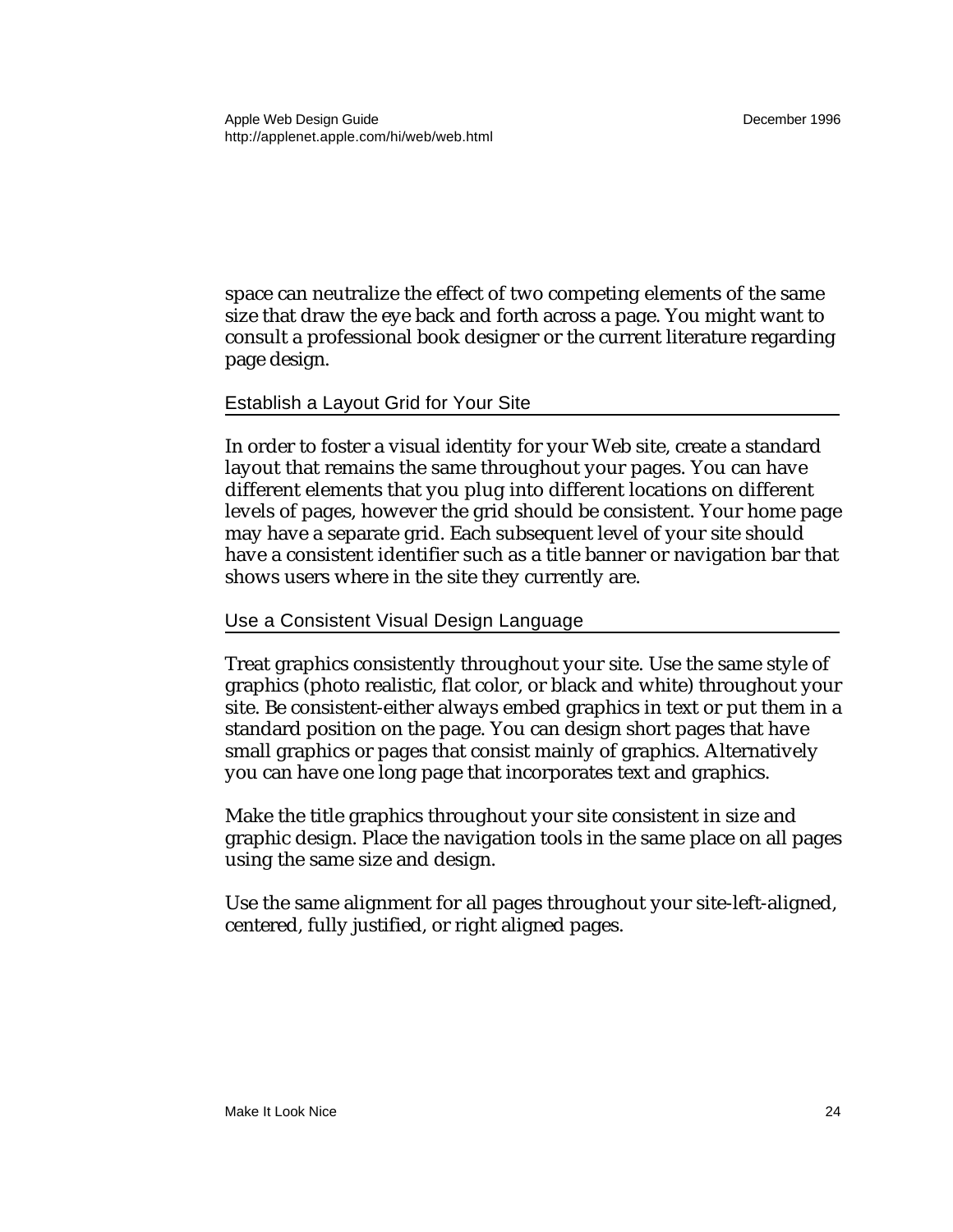# <span id="page-24-0"></span>Encourage Dialog

Providing users with the opportunity to interact with you via your Web site keeps people engaged so that they visit frequently.

#### Provide Ways for People to Interact With Each Other

Consider including a page on your site where people can post messages. You could include a type-in area where people add comments that then get posted to the page. This technique is similar to a moderated newsgroup.

#### Provide Ways for People to Interact With Well-Known People

Providing access to celebrities or people with expertise in the field addressed by your Web site keeps people interested in your site. You can provide webcasts of events such as concerts or conferences. You can also include audio files that allow people to listen to famous people's speeches. You might want to provide an area in your Web site to conduct online chats via e-mail. If you do have online chats, you should post a schedule of when a particular topic will be discussed.

Provide an E-mail Contact

Encourage people to send you feedback via e-mail by providing an address. Make the address a link to a MAILTO form to make it easy for users to send you e-mail. Then be sure to respond to the feedback either by updating your site appropriately or acknowledging the receipt of the information.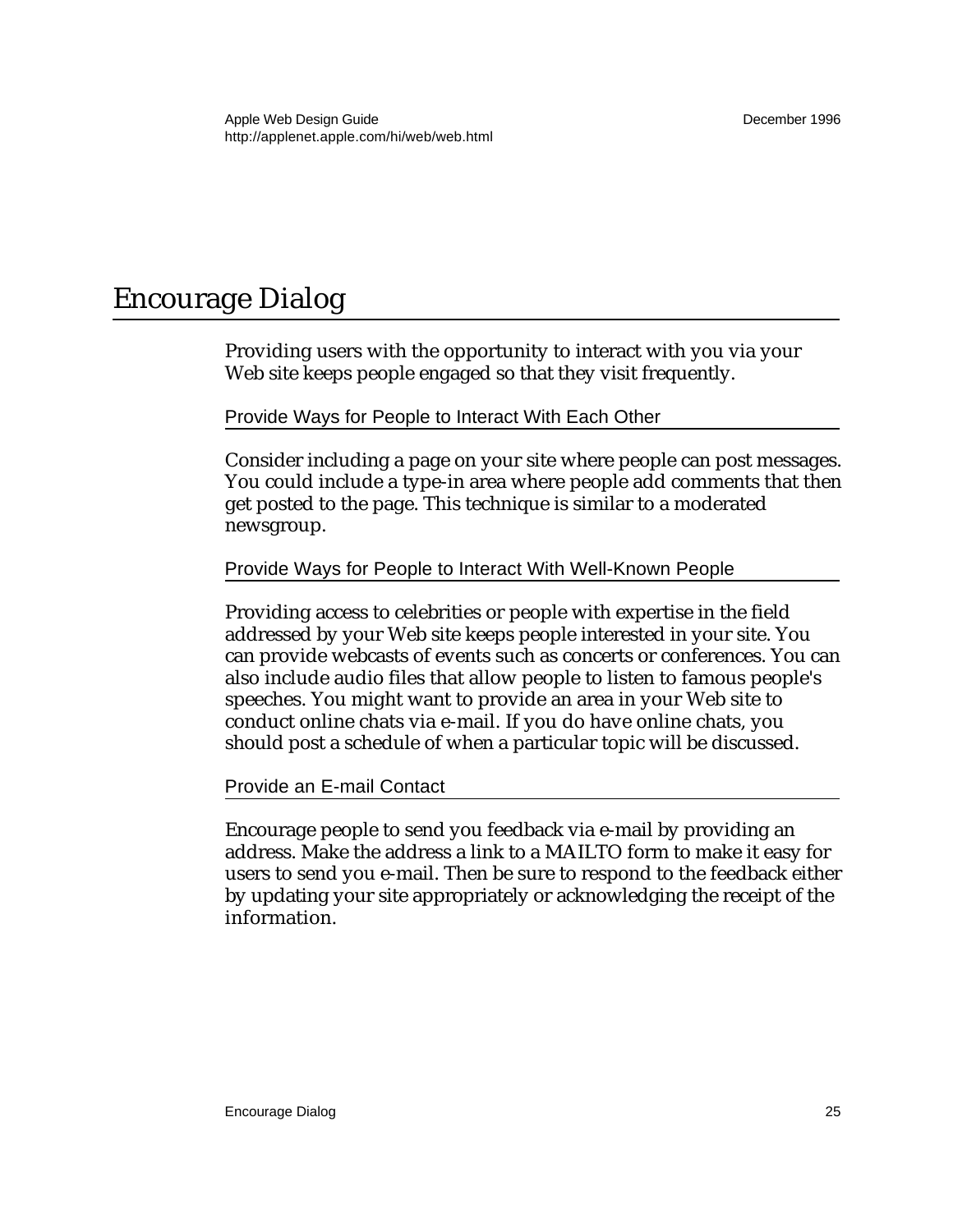#### Provide a Way for People to Request Specific Information

You can provide a way for people to request a predefined set of information, such as product specification sheets, or a way for people to ask for clarification of information on your site. Again, you can do this by e-mail. If you get enough similar questions, you could publish a Frequently Asked Questions (FAQ) document as part of your Web site.

#### Make the Interaction Live, If You Can

One way to make the interaction really meaningful and exciting is to provide a live video downlink that offers users useful information or the ability to alter the output. One site provides a downlink of a telescope that the user can move by entering coordinates. The TV station KPIX provides live updating of the weather in San Francisco so that people can get regular information on the conditions.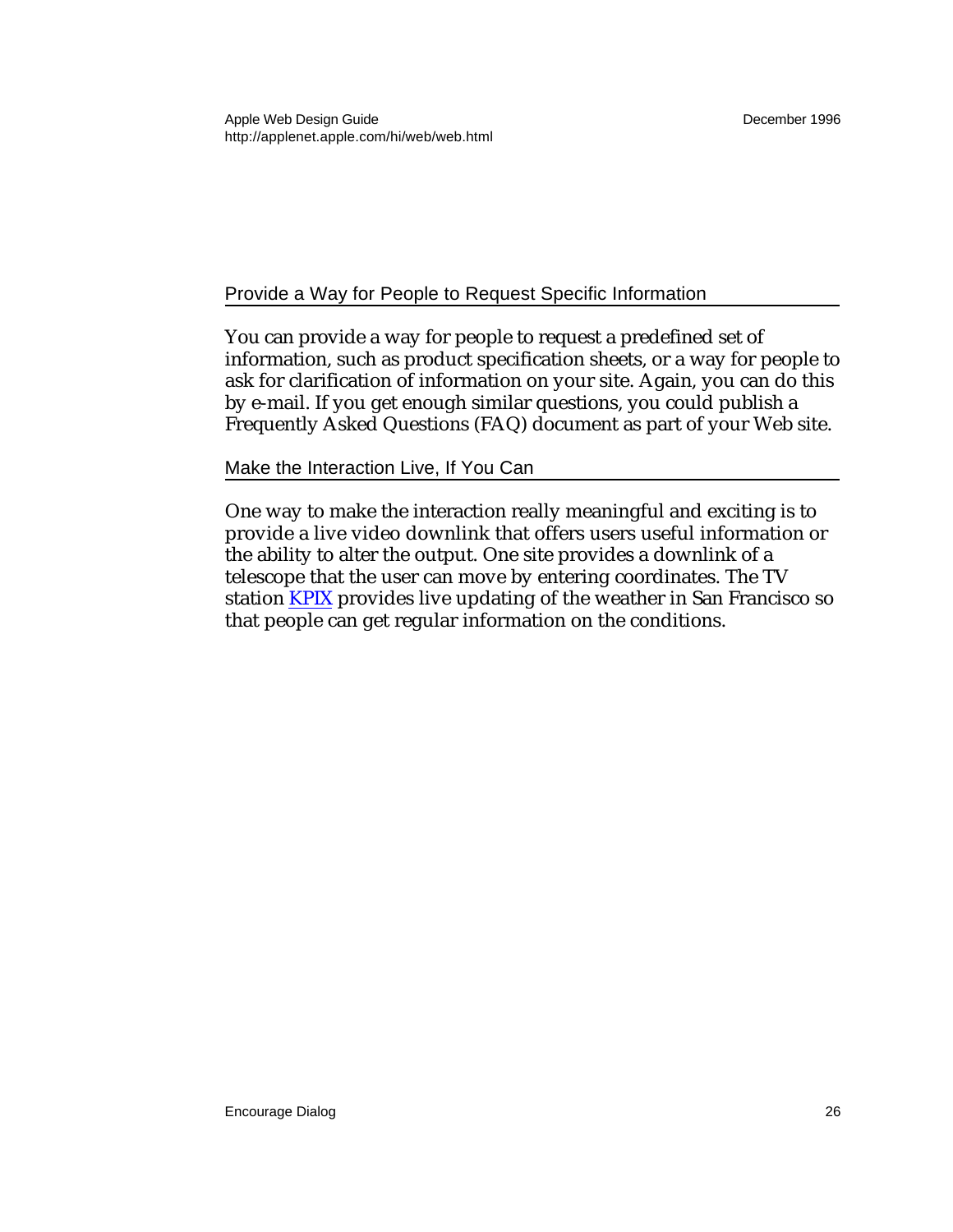# <span id="page-26-0"></span>Think Globally

Around the globe there are regional, linguistic, and writing system differences. It's much easier to include worldwide compatibility from the beginning of your development process than to try to incorporate support for it after your product is complete. This may mean that you create your Web site so that it is easy to localize for use in a specific area. Localizing Web sites involves translating your site into a language or regional dialect.

#### Provide a Way for Users to Choose a Language

Include a link on the home page that allows users to choose the language version that they want to use. Make sure that they have one consistent place to switch language versions. Also, make sure that the links are consistent on all versions of your site. If you have a button that switches versions and a user is on page 2 of a level 3 document, when the user clicks the button, it should switch to the exact same location in the alternate language version.

#### Know the Region for Which Your Web Site Is Developed

Make sure that visible interface elements can be localized for other regions around the world or are appropriate for use around the world. Whenever you design a Web page, consider that differences exist in the use of color, graphics, calendars, text, and the representation of time in various regions around the world. For example, different cultures use different objects to store documents. In the United States, file folders are flat and have tabs that can indicate the contents of the folder. In Europe, file folders are more like narrow cardboard boxes. You may want to localize elements of the user interface, such as graphics or the colors of text, in versions of your application designed for different regions or different languages.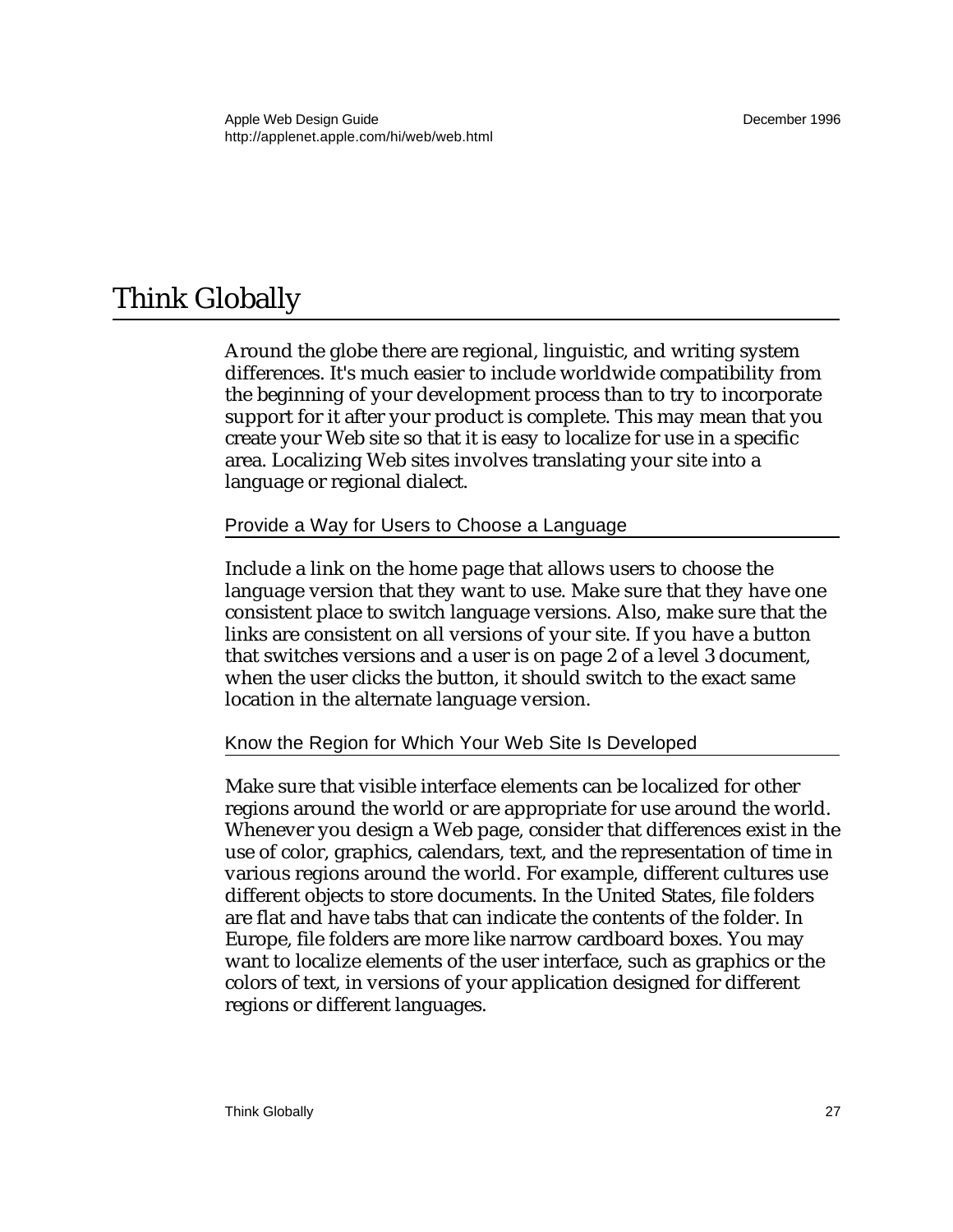#### Choose Your Graphics Wisely

Graphics have the potential to enhance your Web pages, but they can also be offensive. Cultures assign varying values and characteristics to colors, animals, plants, and inanimate objects. For example, in the United States the owl is a symbol of wisdom and knowledge, whereas in Central America the owl represents witchcraft and black magic. It's a good idea to avoid the use of seasons, holidays, or other calendar events in Web sites, unless your Web site specifically addresses one of these concepts.

#### Know the Date

Different formats are used to represent dates in different parts of the world. Also, different calendars and formats are used to mark time around the world. The United States and most of Europe observe time according to the Gregorian calendar, which is a solar calendar. The traditional Arabic calendar, the Jewish calendar, and the Chinese calendar are lunar rather than solar. Often time is marked according to one calendar for business and government purposes and according to a different calendar for religious events. It's always best to write out the month to avoid confusion. For example, the date "2/8/96" means February 8 in the United States, but August 2 in Europe.

#### Consider Language Differences

Translating text is a delicate task and can often cause confusion, so be wary of using colloquial phrases or nonstandard usage and syntax. Carefully choose your words. Be aware that engines exist on the Web that instantly translate sites into different languages. So your site may be translated even if you don't have it translated. If you use standard language, the translation engines will produce better results. When translated, text can become up to 50 percent larger than U.S. English text. Consider that text may grow up, down, and sideways when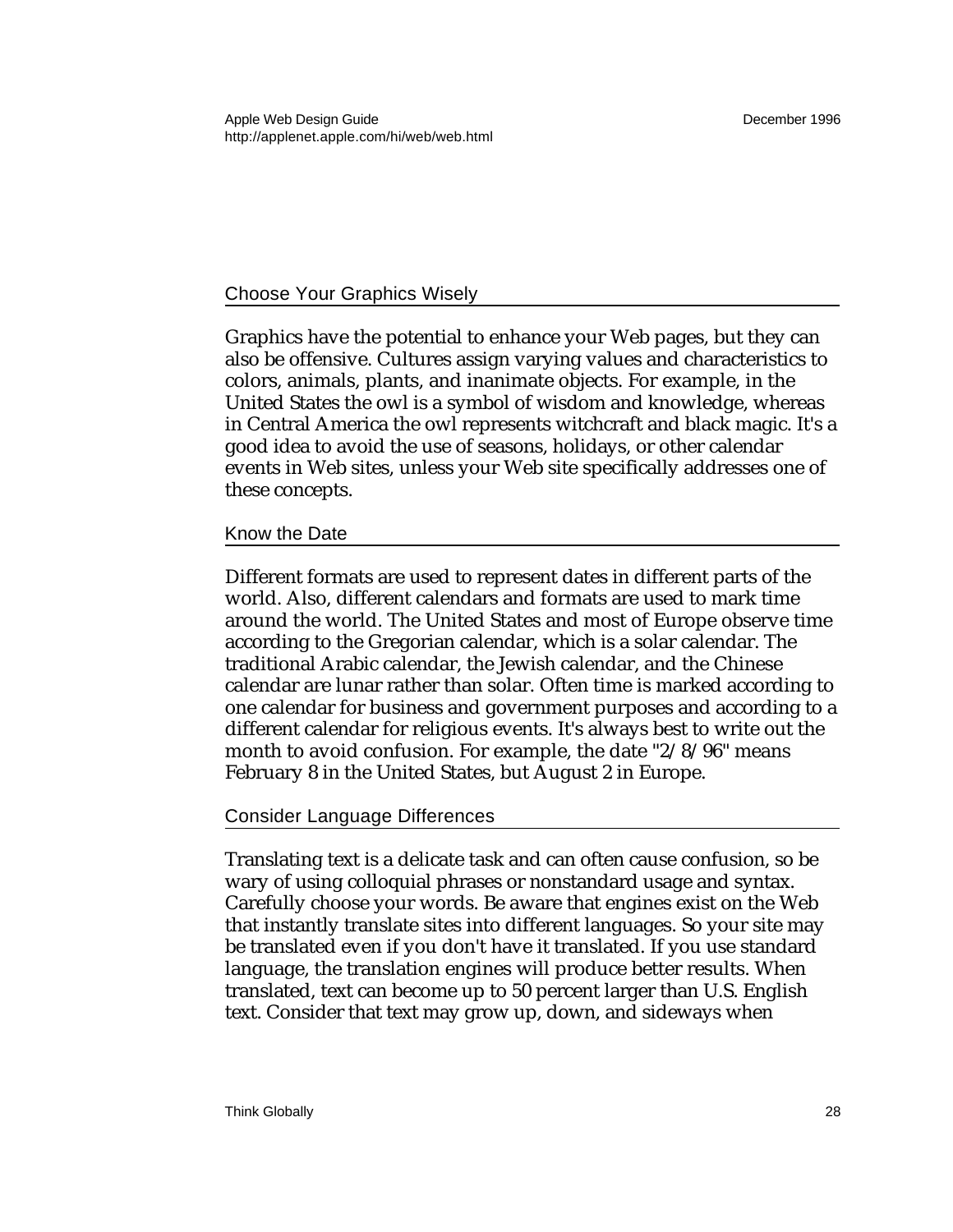translated and allow for this in your layout. Text may change directions depending on the directionality of the language.

Avoid Assumptions About Text

Writing systems may differ in the direction in which their characters and lines flow, the size of the character set used, and whether certain characters are context dependent. No matter what level of worldwide text support you provide, it's important to avoid four common assumptions:

- Characters aren't necessarily 1 byte; they can be 2 bytes.
- Text isn't always left-aligned and read from left to right.
- Text isn't always read by a person; it may be spoken through a text-to-speech converter.
- Fonts aren't always what you set them to.

#### Consider Alignment Differences

The alignment of controls on a page may vary with localization. For example, Arabic and Hebrew are written from right to left, so the alignment of items in an Arabic or a Hebrew page is generally right to left, just as Web pages in English or Russian are generally left to right. When the alignment of items is reversed, it's important that the elements appear vertically aligned. Therefore, when you create controls, make sure that they will align if they are localized to appear in a different location on the page.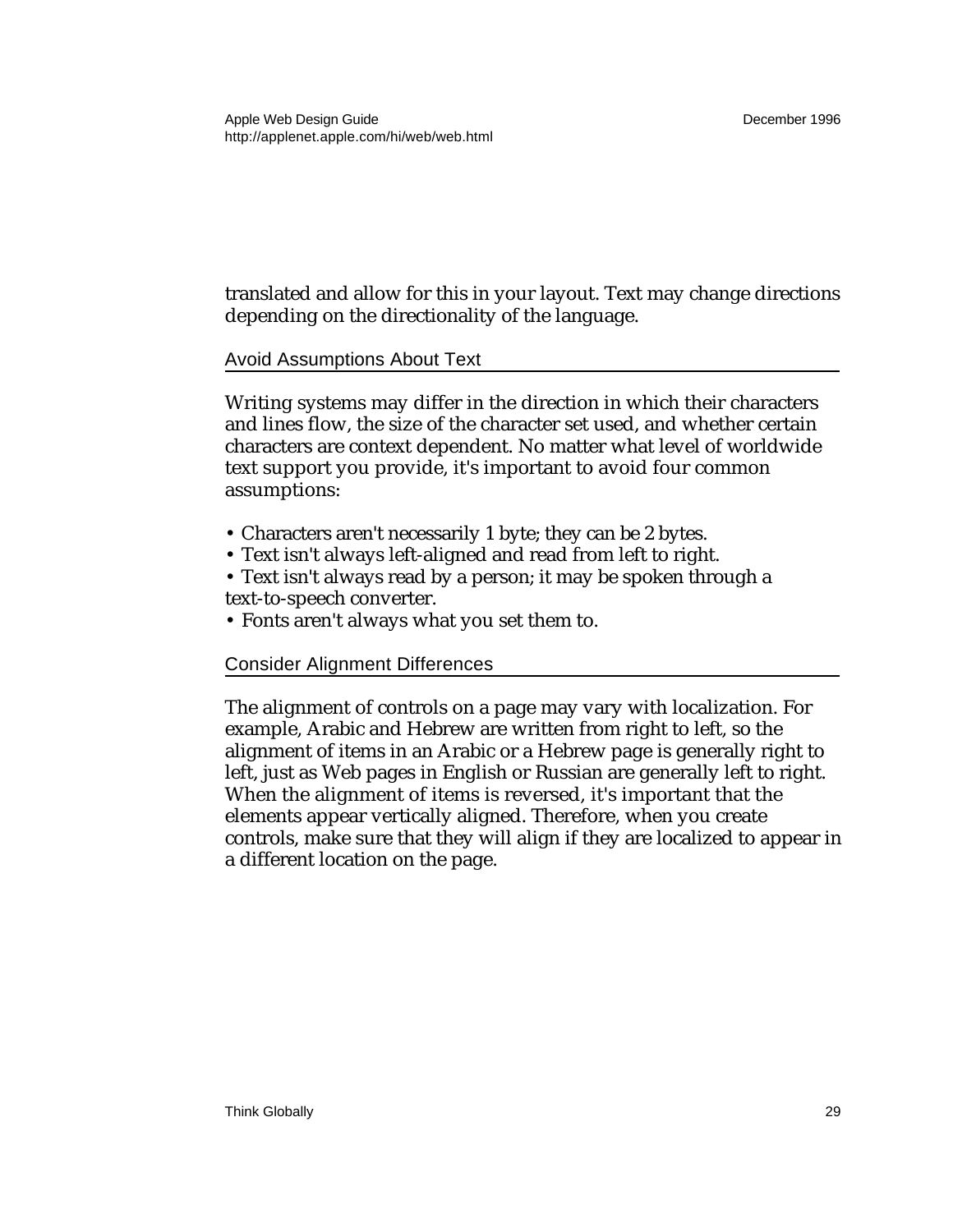### <span id="page-29-0"></span>Maintain Your Site

A well-maintained site is a pleasure to visit. Let your users know you care about them by making your Web site work for as many browser, platform, and access configurations as possible, by paying attention to details such as spelling and grammar; and by keeping your site tidy and up-to-date.

#### Test Your Web Site

Before you make a Web site available to the public, be sure you test it. Testing should be done with a variety of browsers on various platforms. Try accessing your site with a text-only browser or with image loading turned off. If you use a lot of graphics, try accessing it over a slow link, such as through a 9600 baud modem.

Copy Edit Your Pages

Be sure to spell-check and proofread your Web pages carefully. Better yet, have someone else proofread them. You can use a utility such as Doctor HTML to perform an automatic check for you.

Don't Overuse "Under Construction" Signs

Virtually all of the Web is under construction. If you must use "under construction" notes or graphics, use them sparingly.

Check for Broken Links

Make sure you test your links to other sites frequently. You can do this manually or use one of several software utilities available that do this automatically.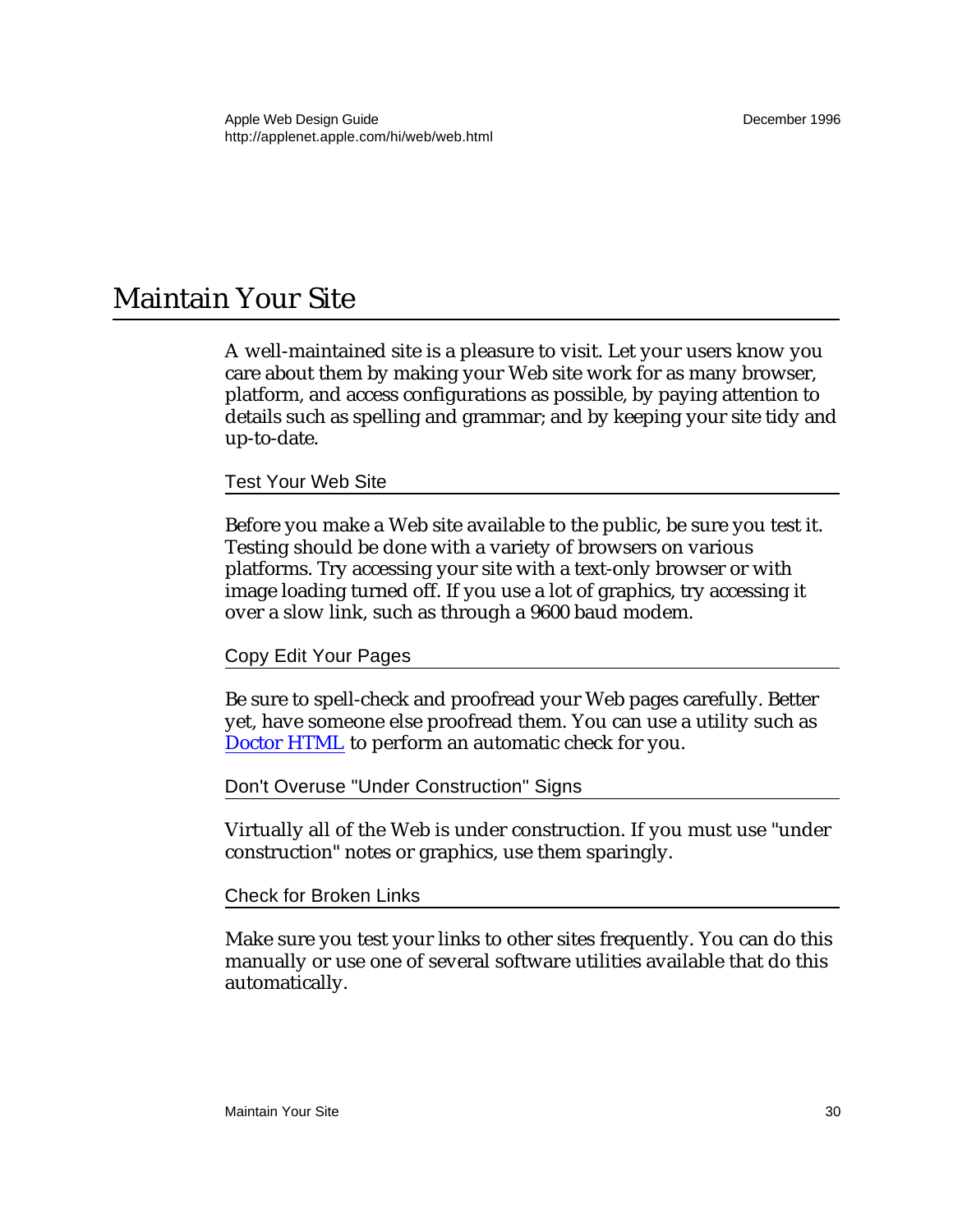#### Update Your Site Regularly

Regular updates will keep people coming back to your site. If you know that you will be updating a portion or all of your site at regular intervals (for example, weekly or monthly), you could mention that and invite visitors to check out the next update after a specific date. You might also use a What's New link on your home page to provide quick access to added or modified information.

#### Keep Information Timely

When using your Web page to announce events or activities, make sure you remove the information after the event has passed.

#### Provide Access to Archived Information

If you are updating your site regularly, you might also want to keep information that is not time critical, such as articles or essays, available to new visitors. Put these in a list on a separate page and provide a Back Issues link.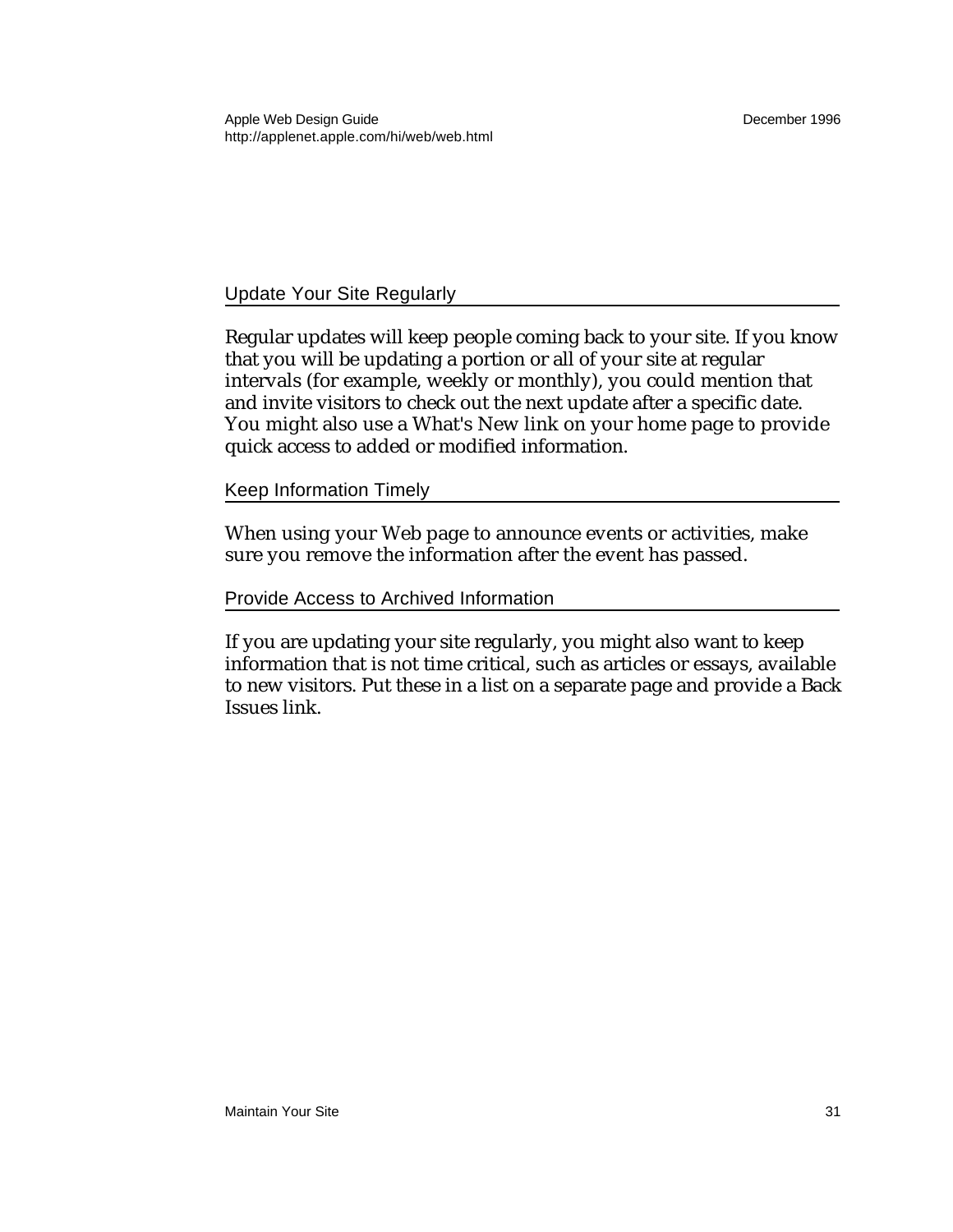# <span id="page-31-0"></span>HTML Tips

Here are a few tips for writing HTML code:

Comment Your HTML Code

For complex pages, pages you know others will maintain or add to, and templates you create for others to use, be sure to use comments liberally. Here are some examples of HTML comments:

<-- client side map for buttons begins here -->

 $\langle$  /UL $>$  < -- end of list -- $>$ 

Know Nesting Priorities

When nesting HTML tags, the ANCHOR tags <A>, </A> should always be innermost.

Use the BORDER Attribute for Tables

Even if you don't want borders around your tables, it's helpful to include the BORDER attribute in your TABLE tag. Set BORDER=1 to see an outline of your table cells to help you preview and debug your table layout. When you have your table formatted the way you want, simply set BORDER=0 to turn off the cell outlines.

BOLD vs. HEADER Tags

Since HEADER tags can create uneven spacing around the heading, use BOLD tags when you want only to make text bold.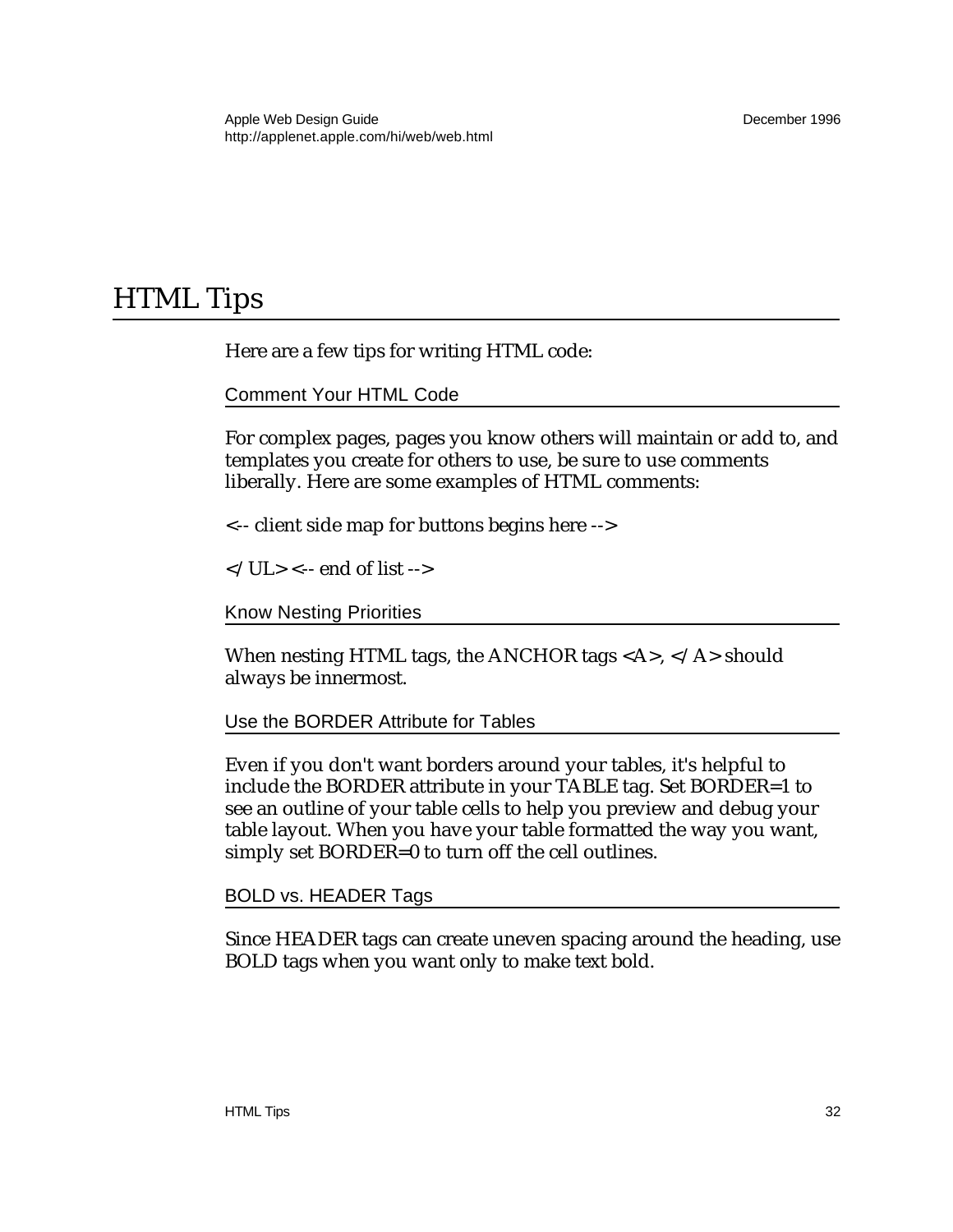Ordered Lists

Always use ORDERED LIST tags, <OL>, </OL>, instead of numbers when you want a numbered list of items.

Case Sensitivity

Anchor names and references are case sensitive. Make sure your anchor references and file names match exactly.

Use PARAGRAPH Marks Appropriately

Don't use the PARAGRAPH mark, <P>, to provide space between headings and text or between text and lists. The necessary spacing will be handled by the HEADER and LIST elements.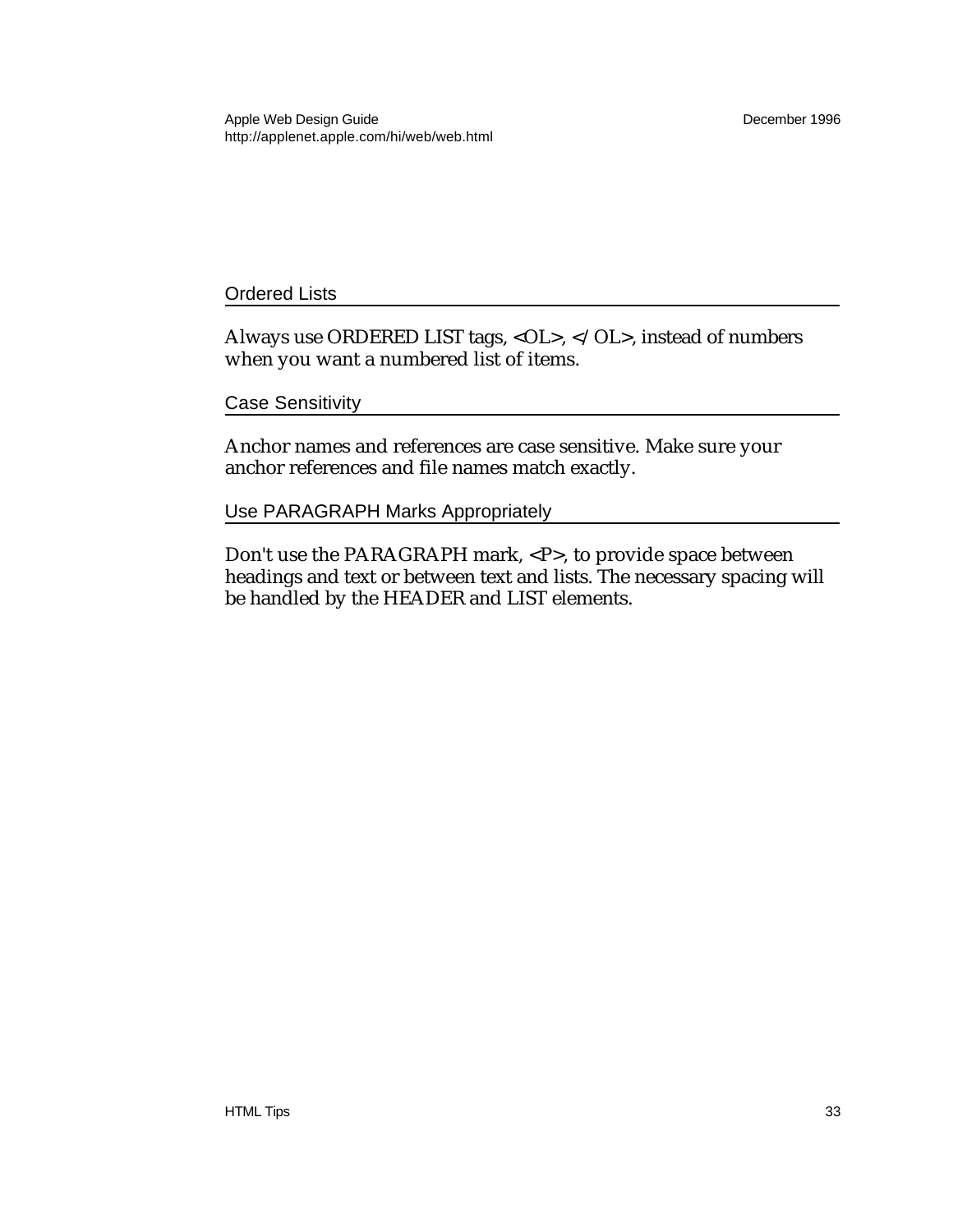# <span id="page-33-0"></span>Web Design Bibliography

Niederst, Jennifer *Designing for the Web: Getting Started in a New Medium*, O'Reiley, ISBN 1-56592-165-8

Sano, Darrell *Designing Large-Scale Web Sites: A Visual Design Methodology*, Wiley, ISBN 0-471-14276-x

Siegel, David *Creating Killer Web Sites: The Art of Third-Generation Site Design*, Hayden Books, 1996, ISBN 1-56830-289-4

A very thoughtful and practical guide to building what Siegel refers to as 3rd Generation Web sites: sites driven by design deployed to provide visitors a complete "experience" employing real-world metaphors and models of consumer psychology. Siegel provides especially good information about page layout and handling text and type faces.

Weinman, Lynda *Deconstructing Web Graphics*, New Riders Publishers, 1996, ISBN 1-56205-641-7

> Teaches you how to study Web design through analyzing and reverse-engineering how others create successful Web sites. The book includes case studies and profiles of designers and programmers, by touring you through their sites, artwork and code, and supplying tutorials to help you apply their knowledge to your Web site design skills.

Weinman, Lynda *Designing Web Graphics*, New Riders Publishers, 1996, ISBN 1-56205-532-1

A full-color step-by-step guide will teach you successful methods for designing graphics for Web delivery. It's written in a conversational, user-friendly style without fluff or hype. The CD-ROM includes HTML templates, tutorial files and graphics-related helper applications.

Wilson, Stephen. *World Wide Web Design Guide*, Hayden Books, ISBN 1-56830-171-5.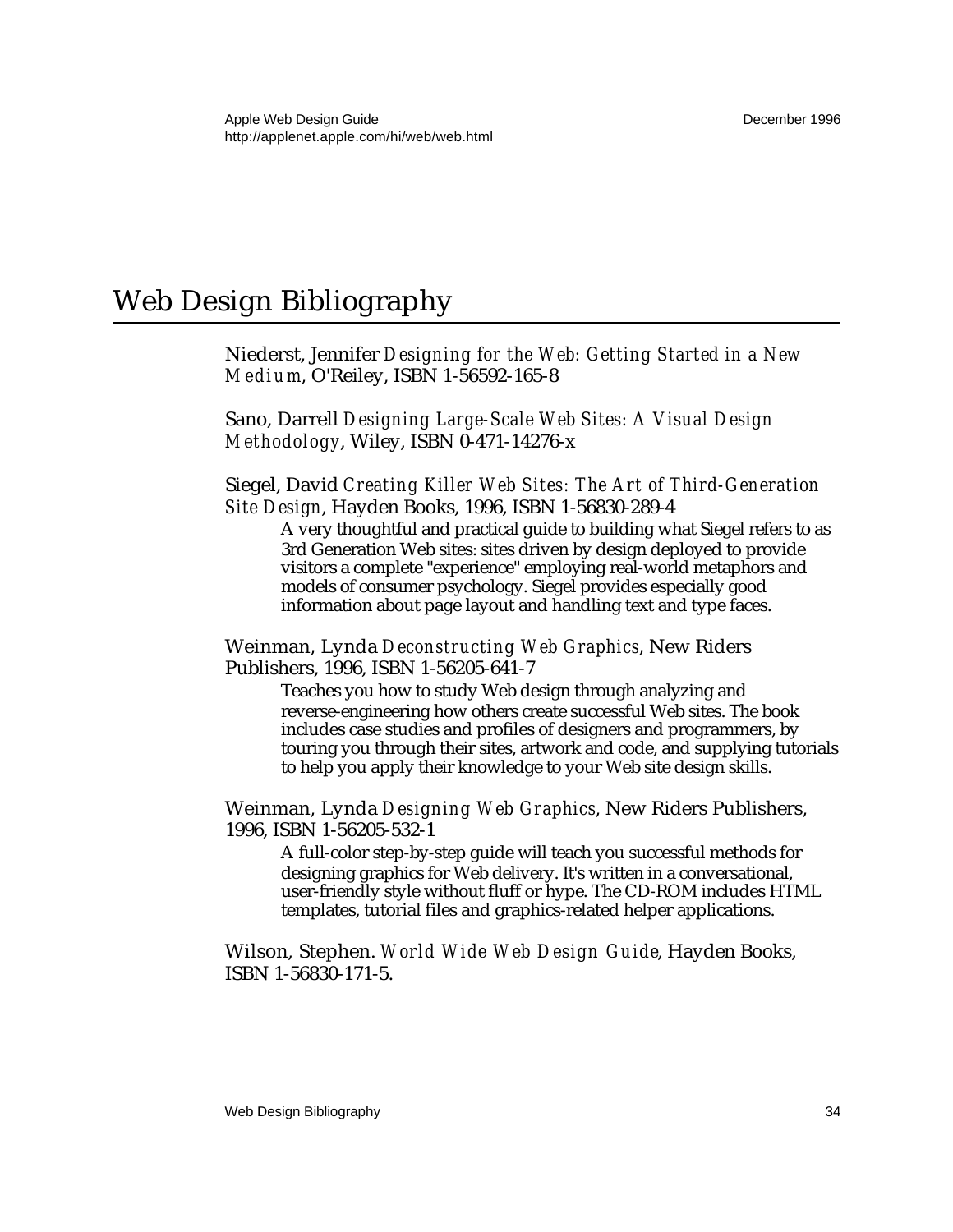# <span id="page-34-0"></span>Human Computer Interaction Links

There are plenty of excellent on-line resources that offer helpful information on all aspects of human-computer interaction and Web design. Here are a few that we found useful and informative:

Human Interface Links

ACM SIGCHI is a professional organization to bring together people working on the design, evaluation, implementation, and study of interactive computing systems for human use.

The HCI Bibliography by Gary Perlman at The Ohio State University.

Human-Computer Interaction Resources on the Net is a collection of information related to Human-Computer Interaction (HCI).

interactions is ACM's quarterly magazine for designers of interactive products.

UI World provides a listing of online forums and mailing lists on topics related to human interface design.

Web Design Links

Creating Killer Web Sites explains how to design "third-generation" Web sites by carefully specifying the position and relationships of all page elements and using metaphor and visual themes.

Sun Microsystems Guide to Web Style provides guidelines developed by Sun Microsystems personnel who have created and browsed web pages, sifted through existing usability and human interface design literature, and conducted usability testing on actual web pages.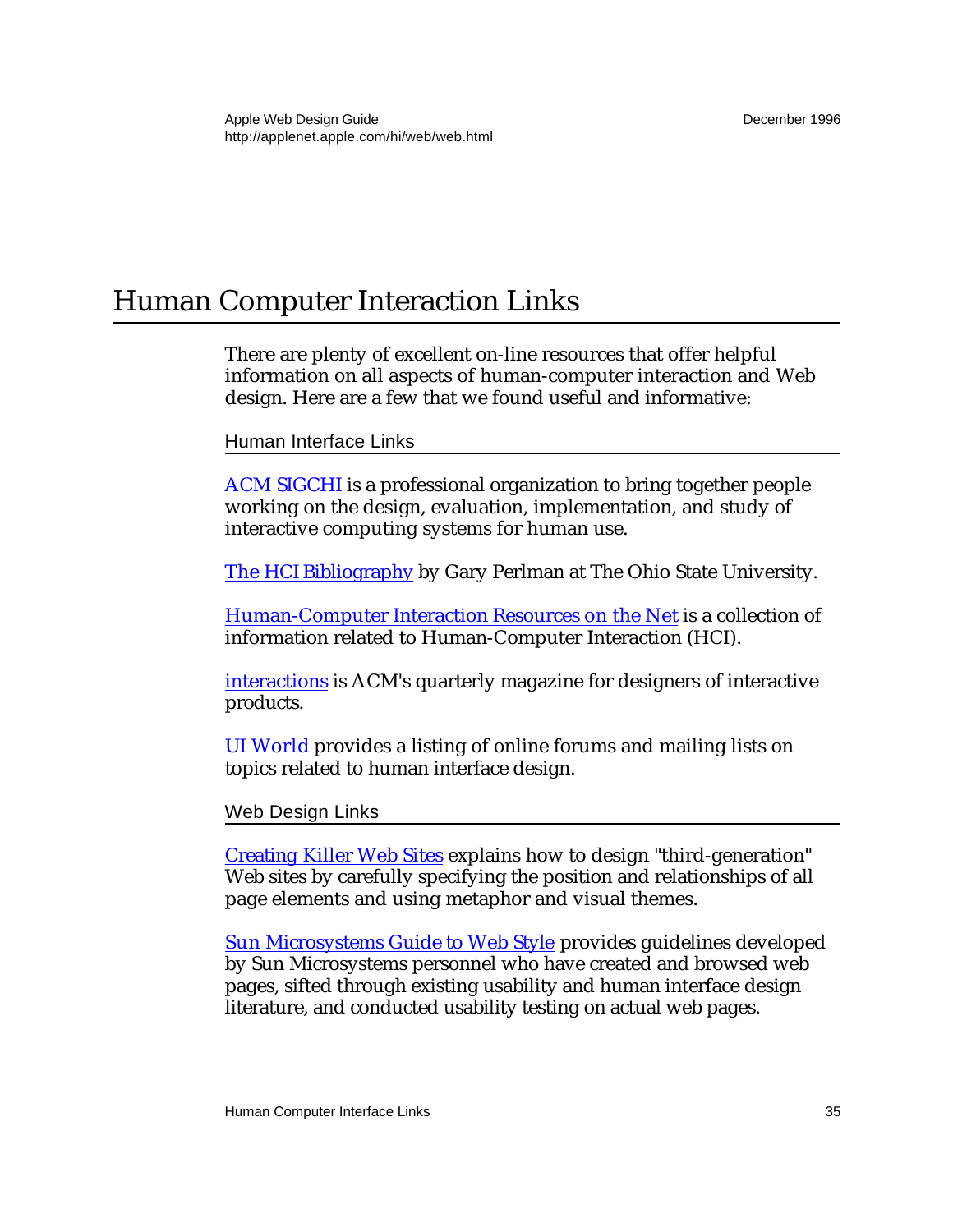Web Page Design for Designers is aimed at people who are already involved with design and typography for conventional print and want to explore the possibilities of applying these skills to publishing on the Web.

Web Style Manual, Yale Center for Advanced Instructional Media describes the design principles used to create the pages within the Center for Advanced Instructional Media's (C/AIM) World Wide Web site.

Yahoo! Category on Page Design and Layout offers a list of many other sites with useful information on web design.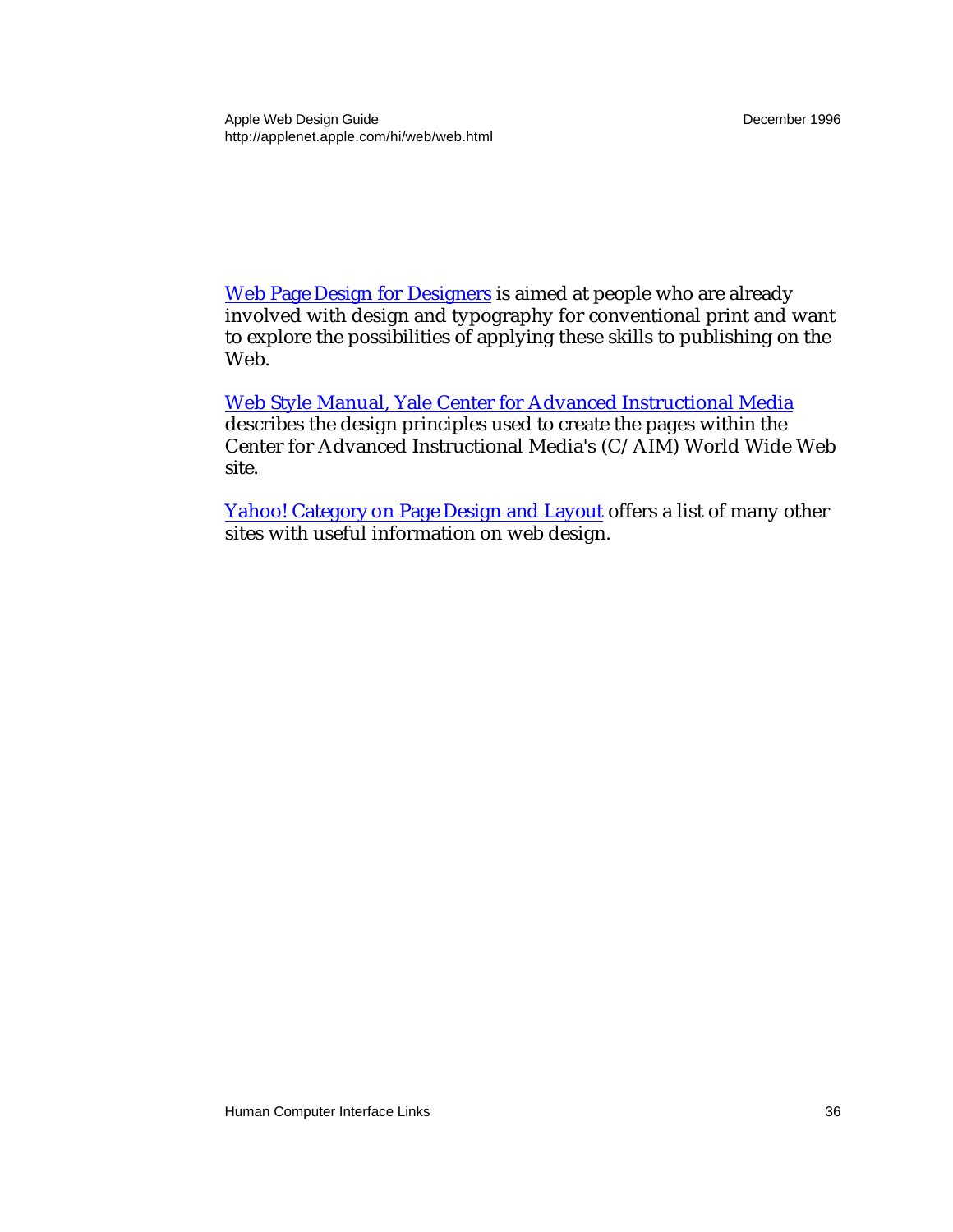### <span id="page-36-0"></span>**Glossary**

**Bandwidth:** The amount of goodies (data, info, etc.) you can send or retrieve through a network connection. Usually measured in bps (bits per second.)

**Bookmark:** Saving a frequently accessed link in a file on your browser rather than having to look up and type in the URL every time.

**Browser:** A "client" program that allows you to look at various kinds of Internet documents. Browsers can be textbased like Lynx or graphic like Netscape.

**Client:** A remote computer connected to a host or server computer. Also the software program that makes the connection possible. A web browser is a specific type of client.

**FTP:** file-transfer protocol. A common way to move files across networks.

**HTML:** HyperText Markup Language. The coding used to create WWW documents.

**HTTP:** HyperText Transport Protocol. The way the Web moves information.

**Hypertext:** also hotlink and hyperlink. Hypertext is a link to other information either on your current website or elsewhere on the Internet. It's generally in bold and underlined type, and, always"clickable". Clicking on it will transport you to the other information.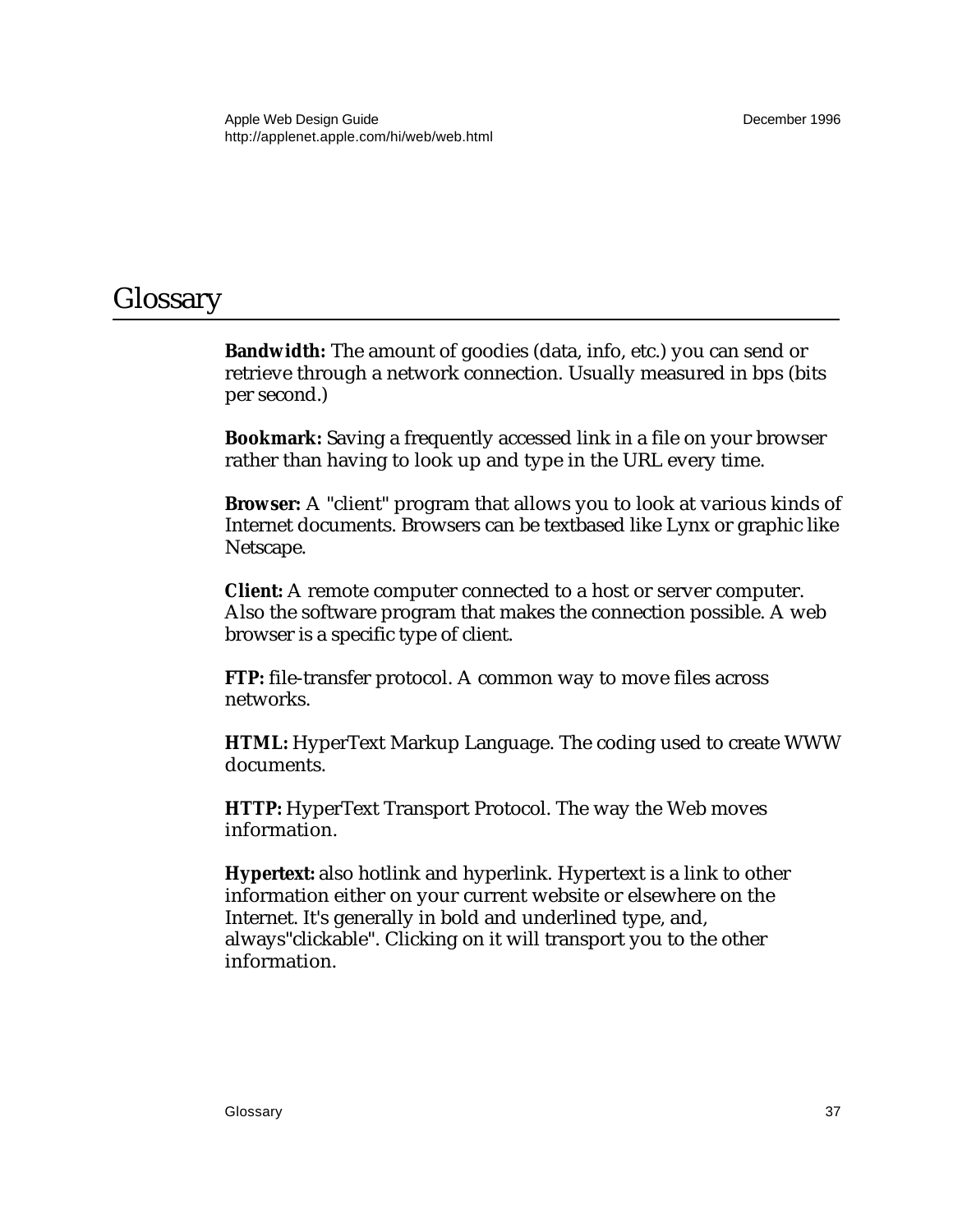**ISP:** Internet Service Provider. A company that provides access to the Internet, usually for a fee. Examples include Prodigy, Compuserve, and America Online.

**Java:** A Sun Microsystems programming language that enable's web pages to incorporate animations, calculators, and other cool stuff.

**Newsgroup:** A discussion forum on the Internet.

**Online:** On or connected to the network.

**Surf:** To explore the World Wide Web.

**URL:** Uniform Resource Locators. Web page addresses, such as http://www.apple.com

**World Wide Web:** A nonlinear hyperlink-based system for accessing the Internet.

**Website:** An interactive destination on the WWW where you can get specific information about the site's creator. Here's an analogy: the Internet is the ocean, the Browser is your ship, and Websites are islands you can explore.